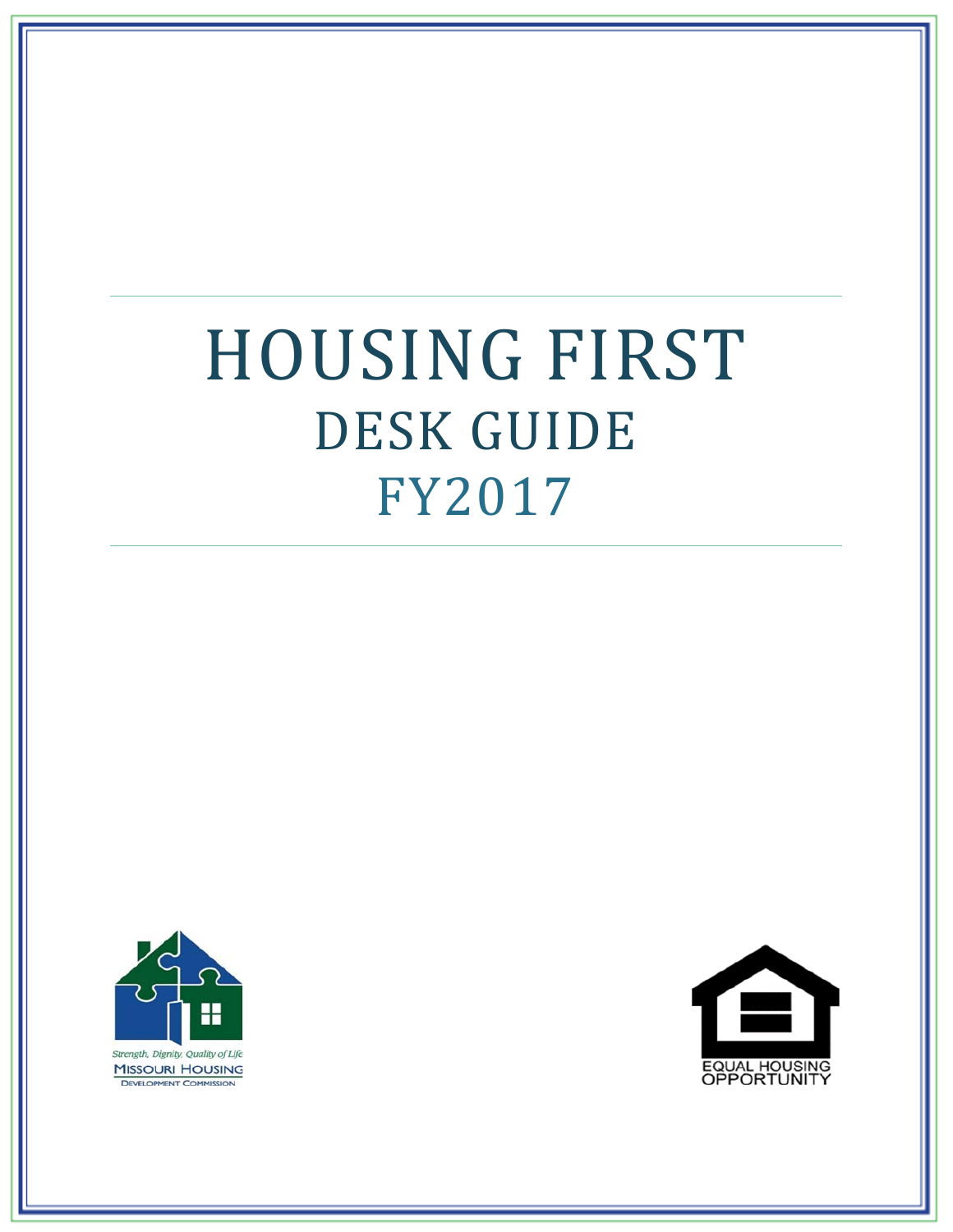# **Table of Contents**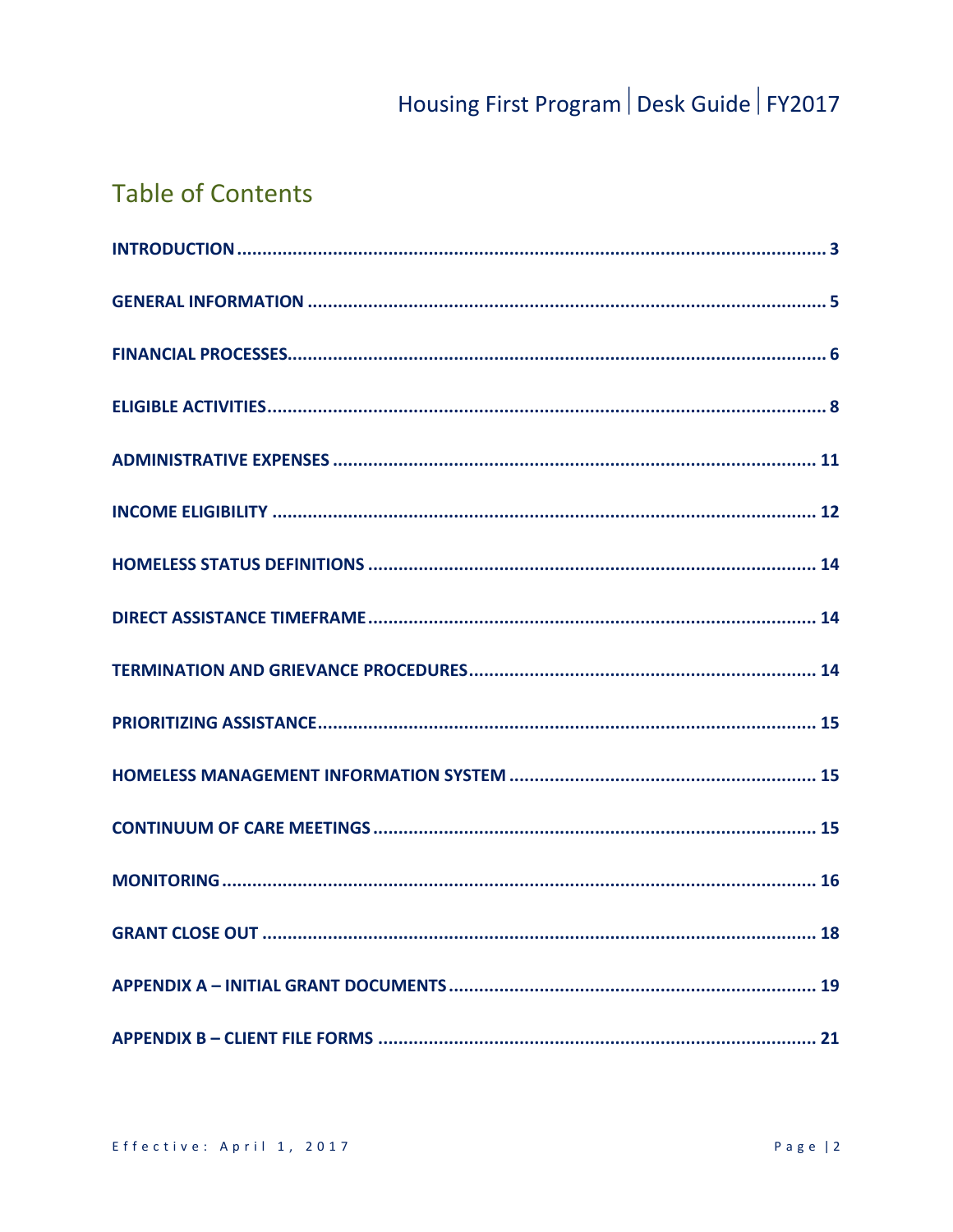### <span id="page-2-0"></span>Introduction

#### Purpose

The objective of the Housing First Program (HFP) is to provide funding for housing and service providers proposing permanent housing solutions to address the needs of homeless and chronically homeless persons. It is the purpose of the HFP to serve those with the greatest housing and housing service needs in the state of Missouri with attention given to the lowest-income residents.

#### **History**

In FY 2012, Missouri Housing Development Commission (MHDC) dedicated \$420,000.00 in Fund Balance monies to implement the HFP. The funding level remains at \$420,000.00 in FY 2017. It is the goal of MHDC to continue the HFP through the Fund Balance budget.

#### Eligibility Requirements

#### *What is the Housing First model?*

Housing First is a model that relieves homeless persons of stipulations and barriers and emphasizes immediate access to permanent housing. Once housed, case management and supportive services tailored to the needs of the individual or household should be offered. This model emphasizes that housing is and should remain the central focus and supportive services are more effective when individuals and families are stably housed. Housing is not reliant on involvement or compliance with services. Housing First recipients are not obligated to participate in case management, services, and/or treatment in order to receive housing assistance; instead, they simply need to abide by the requirements of their standard lease agreement while being offered optional services. Housing is not a reward for completing a task or program. Housing should be provided first and services to maintain the housing second.

Agencies following a Housing First approach will have diverse program models depending on the client population, community needs, and availability of resources including funding, housing, and supportive services. While the approach varies among different programs, there are core components essential to the Housing First model, including:

- Quick access to housing that is not time-limited;
- Services that encourage housing stability;
- Voluntary participation of recipients in programs and services;
- Collaboration with recipients, service providers, landlords, and other community resources for efficient and effective service delivery;
- Ongoing support for recipients as requested; and,
- Recipient-directed assistance in accessing housing as well as agency and community resources and services.

#### *Who can be served?*

Any person, or persons (families) who are literally homeless or fleeing/attempting to flee domestic violence and who are at or below 50 percent of the area median income. The HFP provides a link between housing and services; however, the recipient is not obligated to receive case management or treatment in order to receive Housing First assistance. Please se[e Homeless Status Definitions](#page-13-0) for further information.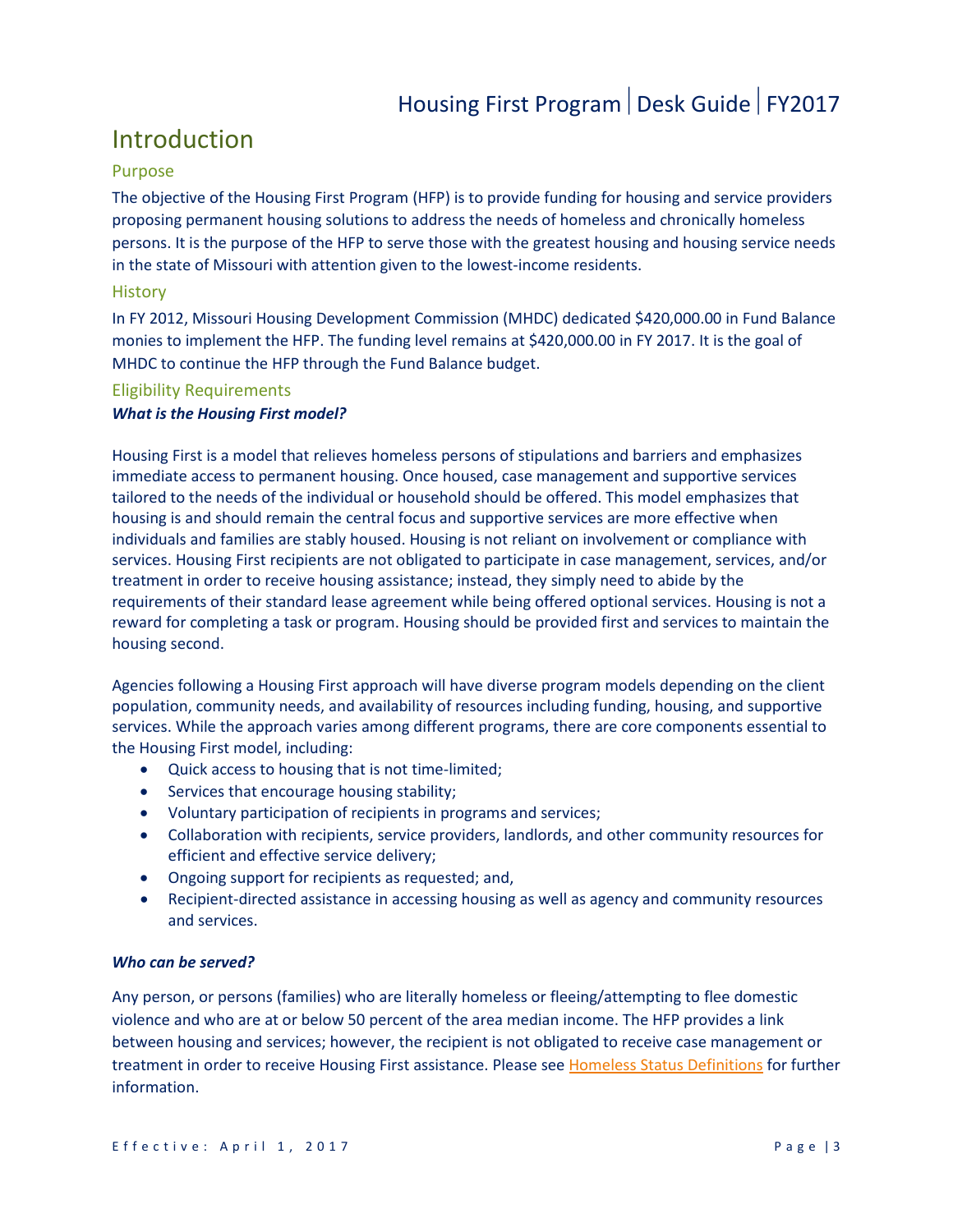#### Eligible Uses

The HFP does not have to be a standalone entity; it may be integrated into existing systems and programs. Eligible uses include rental assistance, rental deposits, rental arrears (up to six months), utility assistance, utility deposits, utility arrears (up to six months), and administrative expenses.

#### Funding Regions

HFP funds must be used in the region(s) specified in the agency's grant agreement. The HFP regions are defined by Missouri's Continua of Care.

#### Funding Regions for the 2017 Grant Cycle

#### **Allocation Areas**

#### **Balance of State**

Adair, Atchison, Audrain , Barry, Barton, Bates, Benton, Bollinger, Boone, Butler, Caldwell, Callaway, Camden, Cape Girardeau, Carroll, Carter, Cass, Cedar, Chariton, Clark, Clay, Clinton, Cole, Cooper, Crawford, Dade, Dallas, Daviess, Dent, Douglas, Dunklin, Gasconade, Gentry, Grundy, Franklin, Harrison, Henry, Hickory, Holt, Howard, Howell, Iron, Jefferson, Johnson, Knox, Laclede, Lafayette, Lawrence, Lewis, Linn, Livingston, Macon, Madison, Maries, Marion, McDonald, Mercer, Miller, Mississippi, Moniteau, Monroe, Montgomery, Morgan, New Madrid, Nodaway, Oregon, Osage, Ozark, Pemiscot, Perry, Pettis, Phelps, Pike, Platte, Polk, Pulaski, Putnam, Ralls, Randolph, Ray, Reynolds, Ripley, Saline, Schuyler, Scotland, Scott, Shannon, Shelby, St. Clair, St. Francois, Ste. Genevieve, Stoddard, Stone, Sullivan, Taney, Texas, Vernon, Washington, Wayne, Worth, and Wright Counties

#### **Jasper/Newton County**

**Kansas City/Independence/Lee's Summit/Jackson County**

**Springfield/Greene, Christian, Webster Counties**

**St. Charles, Lincoln, and Warren Counties**

- **St. Joseph/Andrew, Buchanan, DeKalb Counties**
- **St. Louis City**
- <span id="page-3-0"></span>**St. Louis County**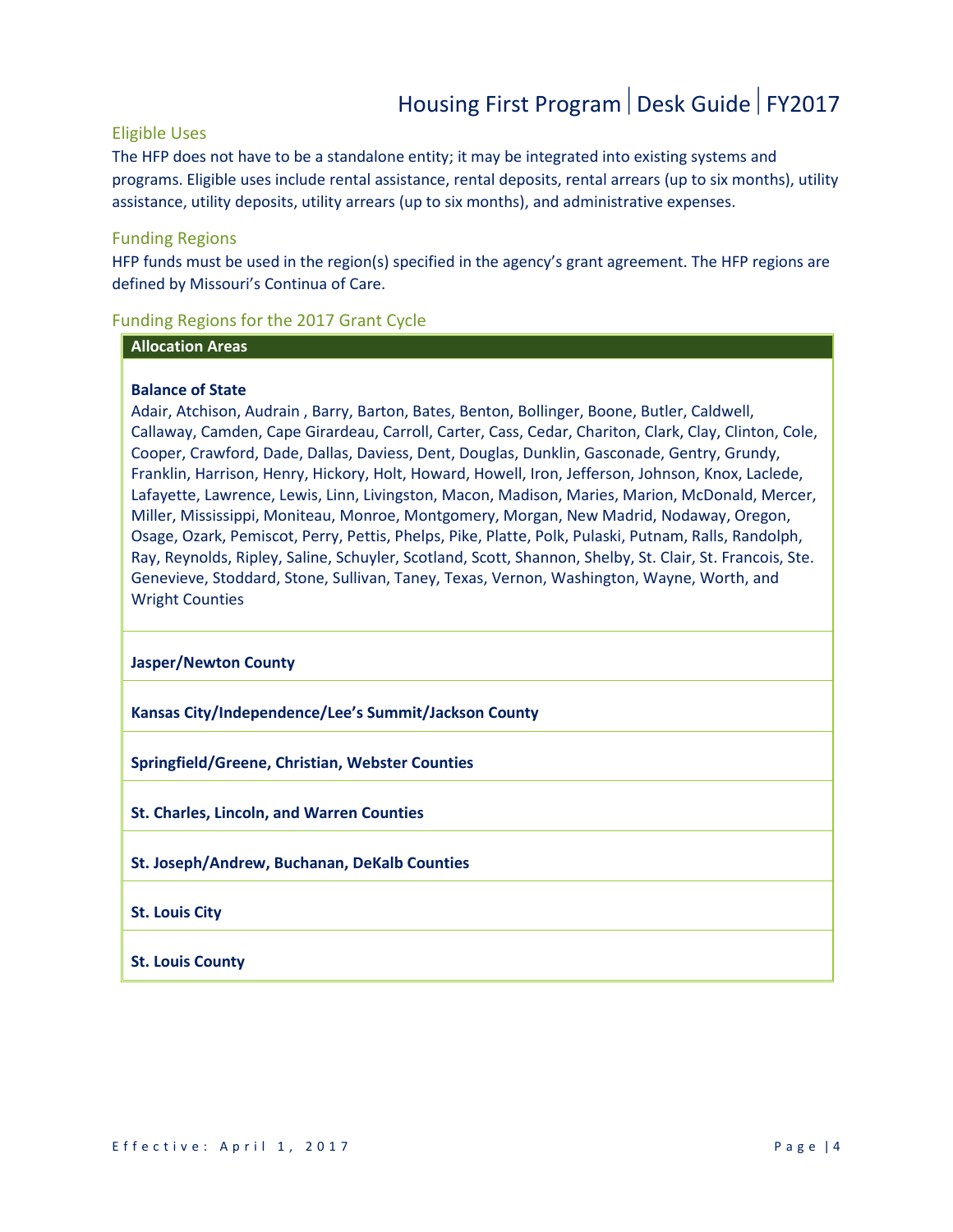### General Information

#### Website

All information and forms pertaining to the FY2017 Housing First grant can be found on MHDC's website at: <http://www.mhdc.com/ci/hfp/index.htm>

#### **Contacts**

Please direct questions, concerns, updates, and miscellaneous submissions to: Andrea Jenkins Community Initiatives Coordinator 920 Main, Suite 1400 Kansas City, MO 64105 (816) 759-7228 [ajenkins@mhdc.com](mailto:jpfliegier@mhdc.com)

Please submit electronic Payment Requests (HFP-102) and Back-Up (HFP-103) forms to: Community Initiatives Accountant [ci.accounting@mhdc.com](mailto:ci.accounting@mhdc.com)

<span id="page-4-1"></span><span id="page-4-0"></span>Timeline – FY2017 Proposal Deadline: August 26, 2016 Commission Approval: December 2, 2016 Funded Training: January 18 & January 24 2017 Grant Year Begins: April 1, 2017 Quarter 1 (Q1): <br>
April 1, 2017-June 30, 2017 Q1 Payment Request Deadline (MHDC-KC office): June 30, 2017 Quarter 2 (Q2): July 1, 2017-September 30, 2017 Q2 Payment Request Deadline (MHDC-KC office): September 30, 2016 Quarter 3 (Q3): October 1, 2017-December 31, 2017 Q3 Payment Request Deadline (MHDC-KC office): January 2, 2018 Quarter 4 (Q4): January 1, 2018-March 31, 2018 Q4 Payment Request Deadline (MHDC-KC office): March 31, 2018 Last Day to Expend Funds: March 31, 2018 Final Payment Request Deadline (MHDC-KC office): March 31, 2018, 5:00 p.m. Final Back-up forms Deadline (MHDC-KC office): April 30, 2018, 5:00 p.m. Grant Close Out Deadline: April 30, 2018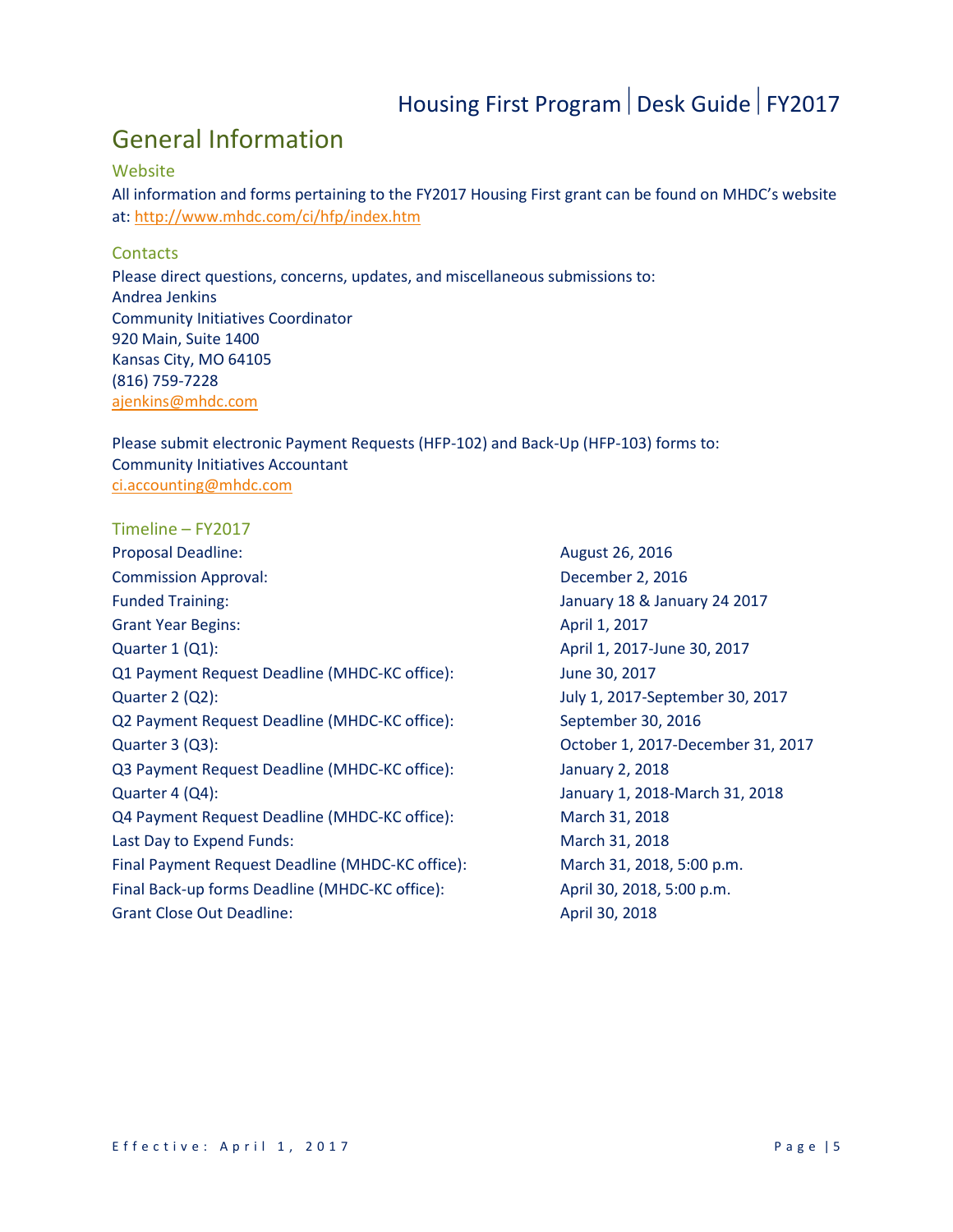### Financial Processes

#### Request for Payment

Before any funds can be released for FY2017 grants, the following criteria must be met:

- 1. All previous HFP grants must be completely closed out:
	- a. All previous HFP grant funds expended and fully backed up; and
	- b. Close out documentation received.
- 2. All current year grant documents are completed and received.
- 3. All previous compliance issues are resolved (i.e., grantee is "in compliance").

Once all of the above criteria are met, grantee may request FY2017 funds using the Request for Payment form (HFP-102). Receiving funds for your HFP grant is split into two processes: Request for Payment and Back-Up. This is split into two processes to allow grantees to advance up to 25 percent of their grant award throughout the year. The first Request for Payment may be processed without Back-Up for up to 25 percent of the grant. This amount must be backed-up before another Request for Payment can be submitted. The subsequent Requests for Payment may be advanced in an amount up to 25 percent, but the amount of the Request for Payment must be backed-up before another Request for Payment can be submitted. At no time can a grantee request more than 25 percent of the grant unless it is accompanied by Back-Up at the time of Request. Once any amount of funds is advanced, that amount must be backed-up before any further funds will be released.

#### *Request for Payment Example*

Grantee's total grant award is \$25,000. Twenty-five percent of the total grant award is \$6,250; therefore, this is the maximum amount that MHDC will advance to grantee upon receipt of the Request for Payment. Once advanced these funds, grantee will need to submit back-up totaling \$6,250 before submitting any subsequent Requests for Payment. A grantee cannot submit a request for \$3,000 without back-up and then another request for \$3,250 without back-up totaling \$6,250. If the first Request for Payment is for \$3,000 then \$3,000 would need to be backed-up before the next release of funds.

#### *Incomplete/Ineligible Requests for Payment*

If the grantee submits a Request for Payment that is incomplete/ineligible/illegible, MHDC will notify both the program and financial contacts as stated on the site contact form via email that the submission is incomplete/ineligible/illegible and that it is being discarded. Grantee will need to submit a new and complete Request for Payment.

#### *Common Reasons for Discarded Payment Requests*

- Certificate of insurance has expired
- Previous request not fully backed up
- Missing signatures from authorized signatories
- Scanned electronic submission is illegible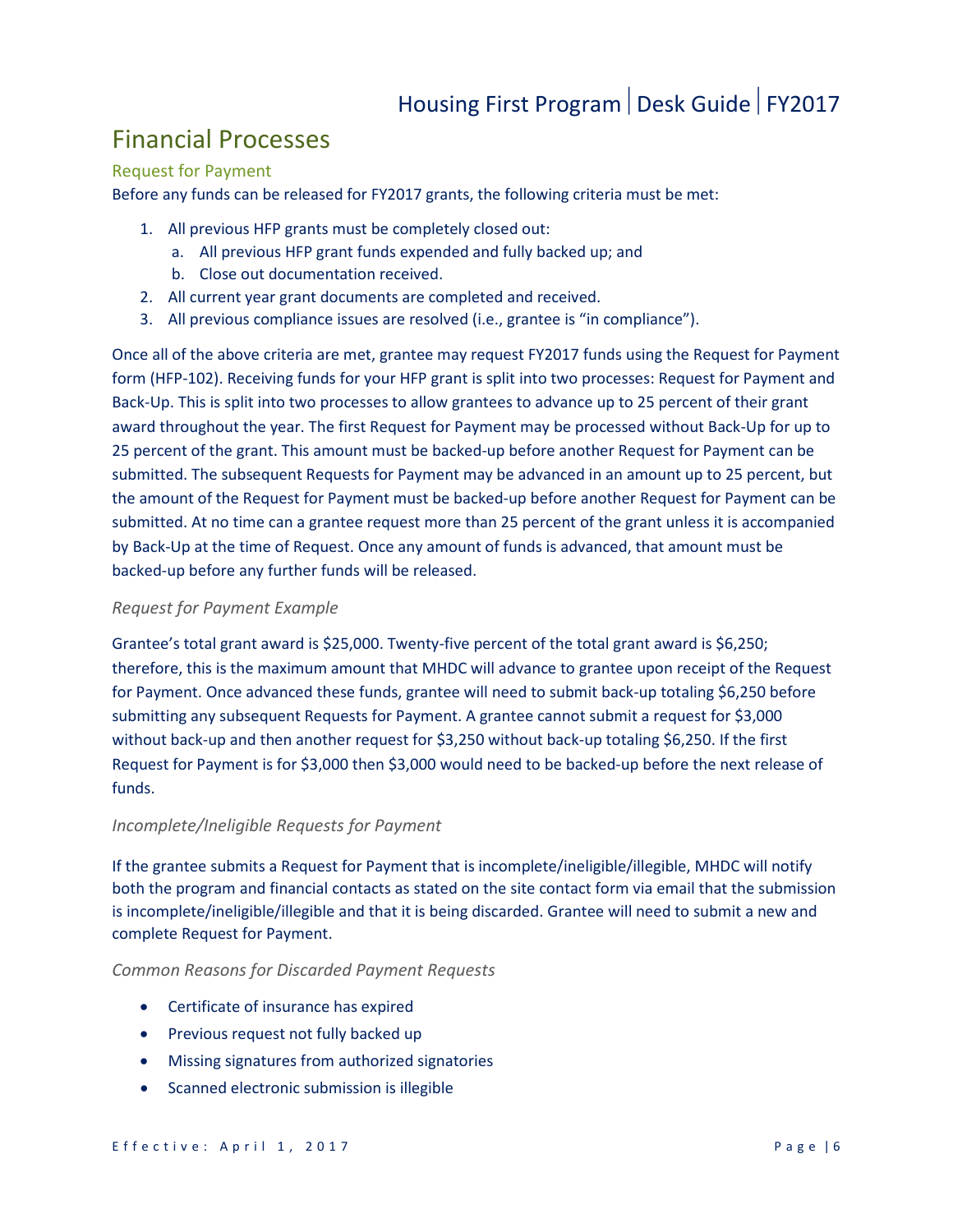#### *Quarterly Draws Requirement*

Grantees must have a minimum of one disbursement per quarter. Requests for Payment that result in discard do not fulfill the Quarterly Draw requirements. HFP quarters and submission deadlines are detailed in [Timeline –](#page-4-1) FY2017.

#### Back-Up

Grantee is required to submit Back-Up to provide a detailed account of all HFP spending during the FY2017 grant year. The Back-Up must be submitted after any advance of funds is made and before additional funds can be requested. MHDC requires grantees to use a Back-Up form (HFP-103) to account for all spending.

#### *Supporting Documentation*

Along with the back-up form, grantees are also required to submit supporting documentation for financial assistance provided to households (i.e., HMIS reports). Grantees will not be required to submit supporting documentation for administrative expenses billed to the HFP grant. Please see [Administrative Expenses](#page-10-0) for a list of eligible activities and documentation required to be kept on-site.

#### *Back-Up Example*

Grantee's total grant award is \$25,000. Grantee requests its first advance of funds for \$6,250 which is 25 percent of grant award. Once the initial advance is fully expended, grantee can submit back-up totaling \$6,250. Once the back-up is received and processed by MHDC, grantee can submit another Request for Payment of up to 25 percent of the total grant award.

#### *Incomplete/Ineligible Back-Up*

If the grantee submits Back-Up that is incomplete/ineligible/illegible, MHDC will notify both the program and financial contacts as stated on the site contact form via email that the submission is incomplete/ineligible/illegible and that it is being discarded. Grantee will need to submit new and complete Back-Up.

#### *Common Reasons for Discarded Back-Up*

- Expenses paid outside of the funding period
- AMI of households served does not total 100 percent
- Expenses paid outside of designated region
- Ineligible activities
- HMIS reports were not included with the Back-Up or there is missing information on the report
- Electronic submission is illegible
- Missing signatures from authorized signatories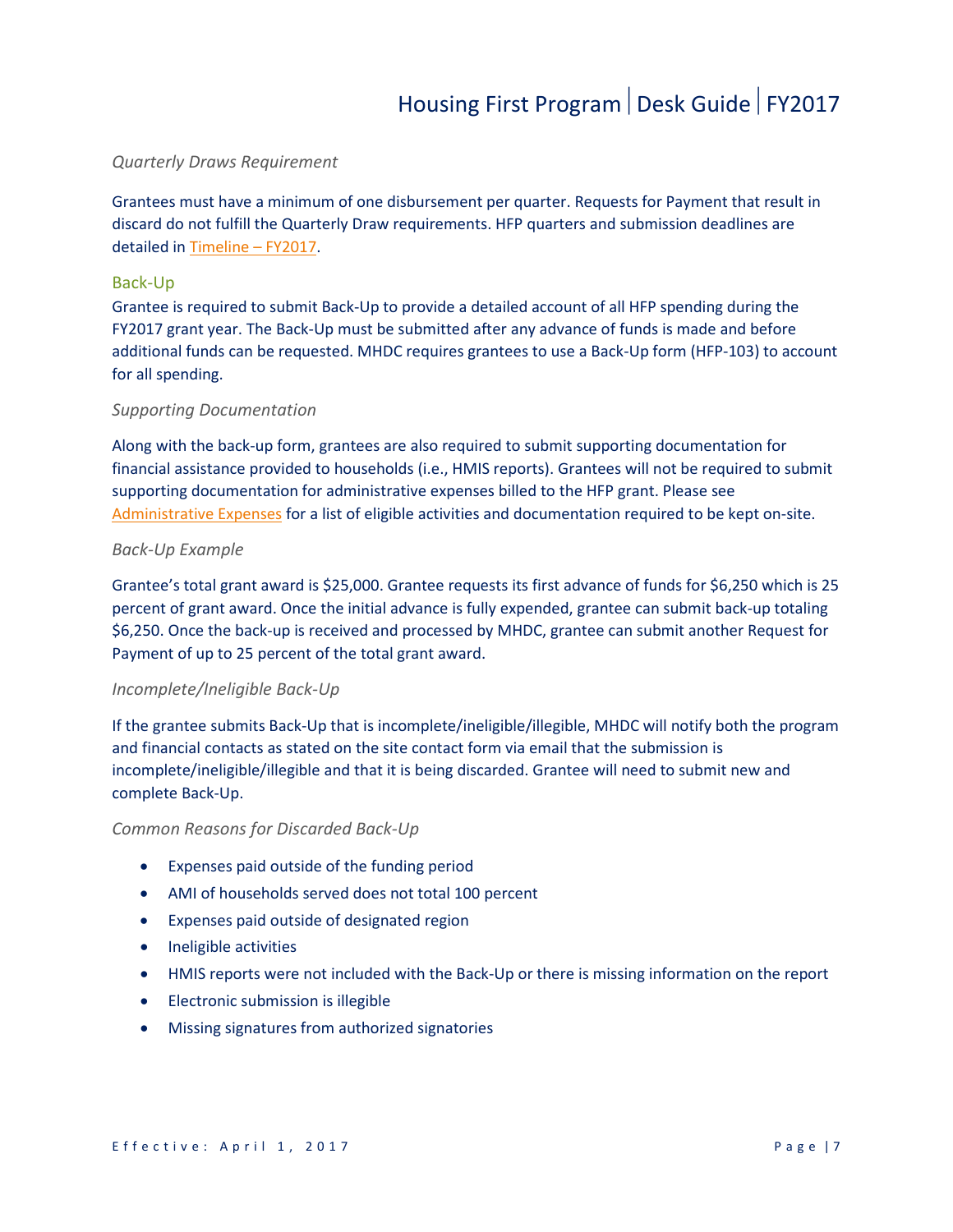#### Funding Period

All HFP funding provided to grantees must be used for expenses that are incurred, paid, and submitted for payment to MHDC after April 1, 2017 and before March 31, 2018 with the exception of payroll taxes and/or insurance for administrative expenses. Grantees may request a prorated payment for payroll taxes and/or insurance which covers any portion of the funding period but which was paid outside of the funding period.

#### Submission Requirements

Funded agencies must submit Requests for Payment (HFP-102) and/or Back-Up forms (HFP-103) and supporting documentation electronically by emailing the documents to the Community Initiatives Accounting email address below.

Please submit Payment Requests and Back-Up electronically to:

<span id="page-7-0"></span>Community Initiatives Accounting: [ci.accounting@mhdc.com](mailto:ci.accounting@mhdc.com)

### Eligible Activities

#### *Rental assistance*

Rental assistance may be provided on behalf of eligible households. The rental assistance category does not include arrears, deposits or last month's rent.

#### *Rental arrears*

A one-time payment of up to six months of rental arrears may be provided on behalf of households in need. Arrears can include late fees accrued by the household. Late fees resulting from grantee's failure to pay rent on behalf of a household by the deadline is not considered an eligible use of the HFP grant. Grantees are encouraged to assist participants in establishing payment plans and negotiating reduced arrears if possible.

#### *Security deposits*

Funds may be used to pay for a security deposit that is less than or equal to two months' rent.

#### *Last month's rent*

If necessary to obtain housing for a program participant, the last month's rent may also be paid on behalf of the household at the time the first month's rent is paid. The last month's rental assistance cannot exceed one month's rent.

#### *Utility assistance*

Utility assistance for gas, electric, water, and sewage may be provided on behalf of eligible households.

#### *Utility deposits*

HFP funds may be used to pay for standard utility deposits for gas, electric, water, or sewage.

#### *Utility arrears*

Up to six months of arrears for each utility including unpaid gas, electric, water, and/or sewage may be provided to households in need. Arrears can include late fees accrued by the household. Late fees resulting from grantee's failure to pay utilities on behalf of a household by the deadline is not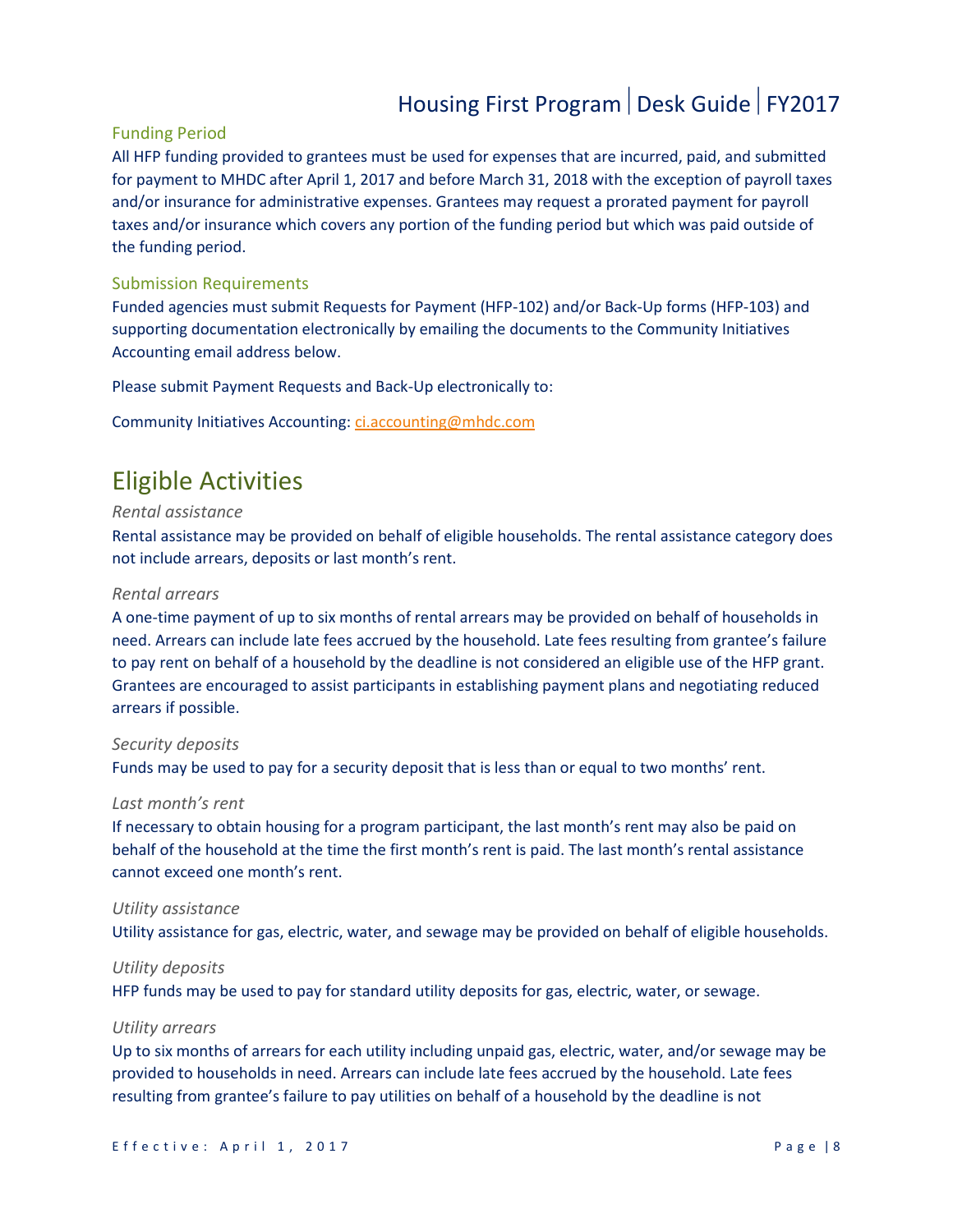considered an eligible use of the HFP grant. Grantees are encouraged assist participants establish payment plans and negotiate reduced arrears if possible.

#### *Hotel/motel voucher*

Where no appropriate emergency shelter is available for a homeless individual or family, grantee may provide hotel or motel voucher. It is the expectation that grantee work with household to create a housing stabilization plan as well as to ensure household's service and housing needs are addressed.

#### *Administrative Expenses*

Grantees may use up to ten percent of the total HFP grant for the payment of administrative costs related to the implementation of HFP activities. Please see [Administrative Expenses](#page-10-0) for a list of eligible activities and records to maintain.

#### Ineligible Activities

*Utility arrears in excess of six months*

*Rental arrears in excess of six months*

*Mortgage Assistance*

*Expenses that are non-necessities (e.g., telephone, cable television, internet, etc.)*

*Personal Property Taxes*

#### Households with rental subsidies

Households that receive a tenant-based or project-based rental subsidy are eligible to be assisted with their portion of the monthly rent amount only if the HFP financial assistance will lead to the household obtaining permanent housing, the household has no other resources in order to pay their portion of the rent, and the HFP financial assistance for this use is non-recurring. Households with rental subsidies can be assisted with arrears, security deposits, and utility payments/deposits regardless of the aforementioned criteria.

#### Lease Sharing

Individuals and/or families that are sharing the same unit but with separate leases should be evaluated independently for eligibility for HFP assistance. It is the responsibility of the HFP grantee to ensure and document that the members of the unit are considered separate households with separate leases. If individuals or families are sharing a unit and a lease with other individuals or families, then they are considered one household and should be evaluated as such when determining HFP eligibility.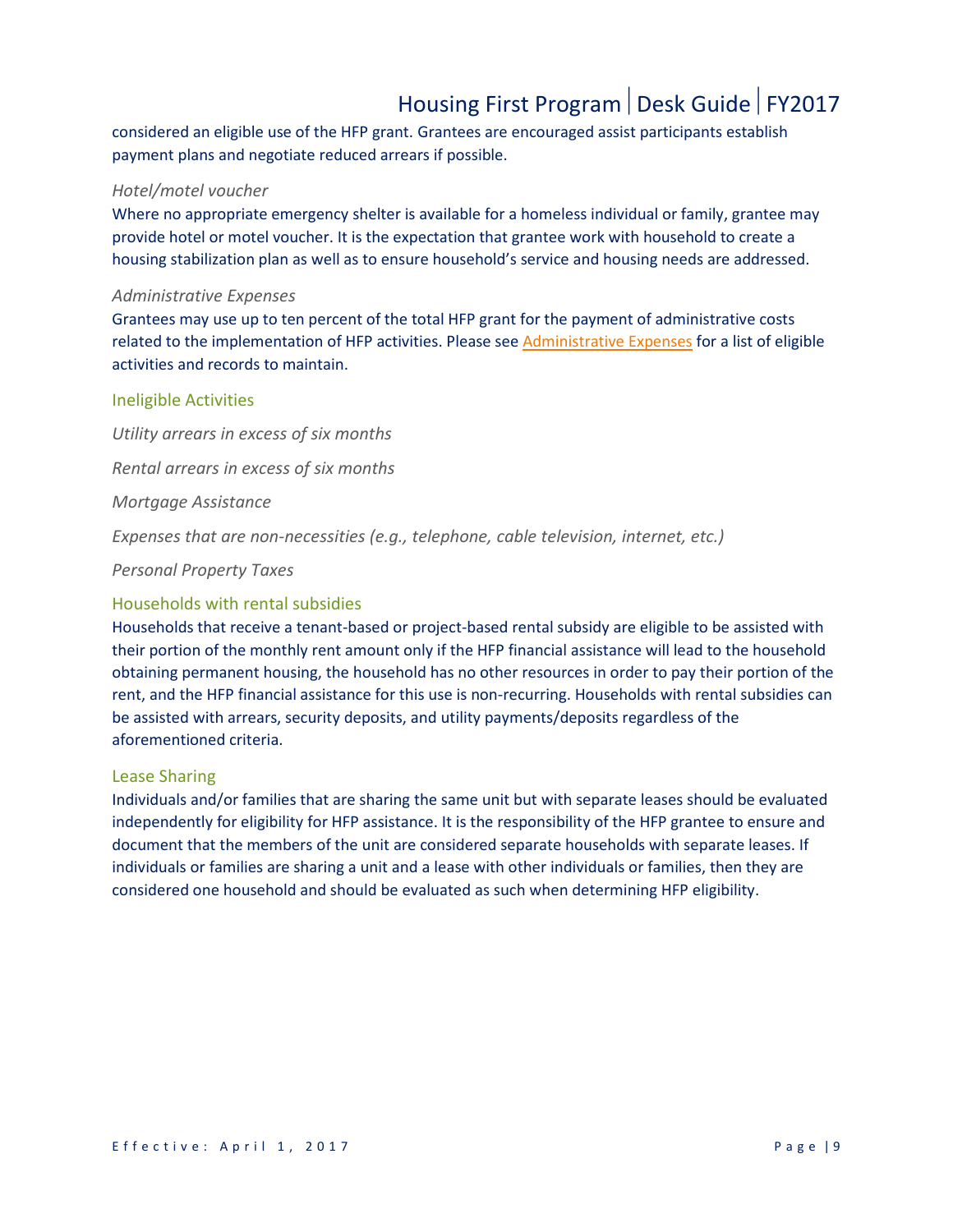#### Client Recordkeeping Requirements

| <b>Record</b>                                    | <b>Criteria</b>                                                                                                                                                                                    | <b>Acceptable Forms of Documentation</b>                                                                                                                                                                                                                                                                                                 |
|--------------------------------------------------|----------------------------------------------------------------------------------------------------------------------------------------------------------------------------------------------------|------------------------------------------------------------------------------------------------------------------------------------------------------------------------------------------------------------------------------------------------------------------------------------------------------------------------------------------|
| <b>Consent Form</b><br>(HFP-106)                 | This signed form gives MHDC<br>$\bullet$<br>the right to review files and<br>verifies safe and decent housing                                                                                      | • HFP Consent Form (HFP-106) signed within<br>30 days of first instance of assistance<br>• Consent Form only needs to be signed once<br>per household per grant year                                                                                                                                                                     |
| Income<br>Verification<br>Worksheet<br>(HFP-105) | Used to calculate household's<br>$\bullet$<br>income eligibility                                                                                                                                   | • Income Verification Worksheet (HFP-105)                                                                                                                                                                                                                                                                                                |
| Verification of<br>Sources of<br>Income          | • Third-party verification of proof<br>of gross income is needed for all<br>members of the household age<br>18 and over<br>• Must be dated within 30 days of<br>first instance of assistance       | • Pay stubs, SSI/SSDI award letter/printout,<br>child support statement, EBT statement for<br><b>TANF</b><br>• No income (18 and older): Certification of<br>Zero Income (HFP-104)<br>• If income source documents are<br>unobtainable, third-party written<br>verification (e.g., employer, benefits<br>administrator) will be accepted |
| Photo<br>Identification                          | Needed for all members of the<br>$\bullet$<br>household age 18 and over                                                                                                                            | • Driver's license, state ID, temporary<br>ID/license, school ID with photo, passport-<br>U.S. or foreign, U.S. passport card,<br>permanent resident card, employment<br>authorization document, U.S. citizen ID<br>card, military ID, Native American tribal card                                                                       |
| <b>Social Security</b><br>Identification         | Card/number needed for all<br>$\bullet$<br>members of the household                                                                                                                                | • Social Security Card, printout from social<br>security office                                                                                                                                                                                                                                                                          |
| Services/Case<br>Management<br>Documentation     | Assessing, arranging,<br>$\bullet$<br>coordinating, and monitoring<br>delivery of services to facilitate<br>housing stability                                                                      | • Case notes or other documentation of<br>services provided                                                                                                                                                                                                                                                                              |
| Proof of<br>Homelessness                         | Proof of household's current<br>$\bullet$<br>living situation                                                                                                                                      | • Written certification by service provider,<br>self-certification by head of household, or<br>case notes                                                                                                                                                                                                                                |
| <b>Proof of Need</b>                             | Documentation of the<br>$\bullet$<br>amounts/types of assistance<br>needed for the household to<br>gain stability in permanent<br>housing as well as lack of other<br>supports/resources to assist | • Copy of bill, current lease agreement, letter<br>from payee                                                                                                                                                                                                                                                                            |
| Proof of<br>Payment                              | Payment must be made on or<br>$\bullet$<br>before deadlines stated in the<br>lease                                                                                                                 | • Copy of check; and<br>• Check register showing payment cleared<br>highlighted and/or returned checks log                                                                                                                                                                                                                               |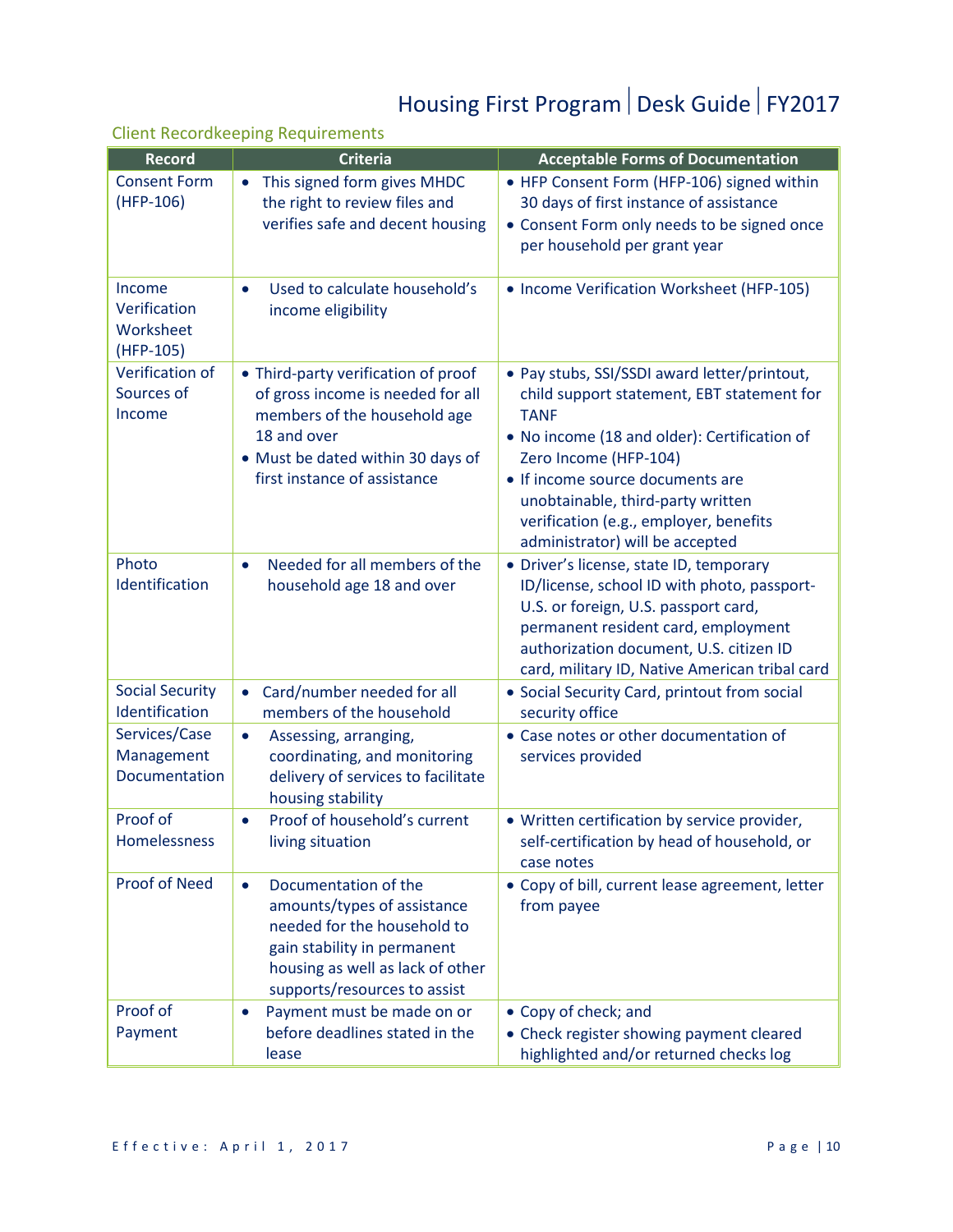#### *Recertification of Household Eligibility*

The purpose of the HFP grant is to provide ongoing support to participants in order to achieve housing stability. The Income Verification Worksheet (HFP-105) and verification of sources of income should be completed at initial intake for households assisted and re-certified at six months if household receives ongoing assistance. At recertification, the sources of income should be current within 30 days. At recertification, grantees need to re-evaluate households assisted for both need and eligibility, including:

- 1. Determination of whether or not the household composition has changed; and
- 2. Verification that household's annual gross income does not exceed 50 percent of AMI; and
- 3. Verification that the household lacks sufficient resources and support networks to obtain or retain housing without HFP assistance.

### <span id="page-10-0"></span>Administrative Expenses

Grantees can use up to ten percent of the total grant awarded for expenses necessary to the administration of HFP. Grantees are not required to use the full amount allotted for administrative expenses if they would prefer to provide more direct financial assistance instead.

#### Eligible Activities

- Salaries and benefits associated with staff engaged in grant and program administration
- Administrative services contracted to outside parties, including maintenance activities, general legal, accounting and auditing services. Maintenance activities including routine, necessary, and minor measures to upkeep office space equipment and fixtures, and/or preventative measures to keep the building and its property functioning properly
- Office supplies and equipment
- Mileage costs associated with assisting clients with HFP (e.g., transporting clients, meeting clients at home to conduct intakes, home repair inspections, etc.)

#### Ineligible Activities

- Conference costs
- Training costs
- Food purchases
- Emergency shelter supplies
- Mileage costs when clients are not present and/or are not being assisted

#### Administrative Records to Maintain

Grantees requesting reimbursement for these types of expenses need to list them in the Administrative Detail section of the Back-Up form (HFP-103). The chart below details the documentation requirements for administrative costs billed to HFP. Supporting documentation of Administrative Expenses should be kept on-site for MHDC Compliance Officer to review at site visits.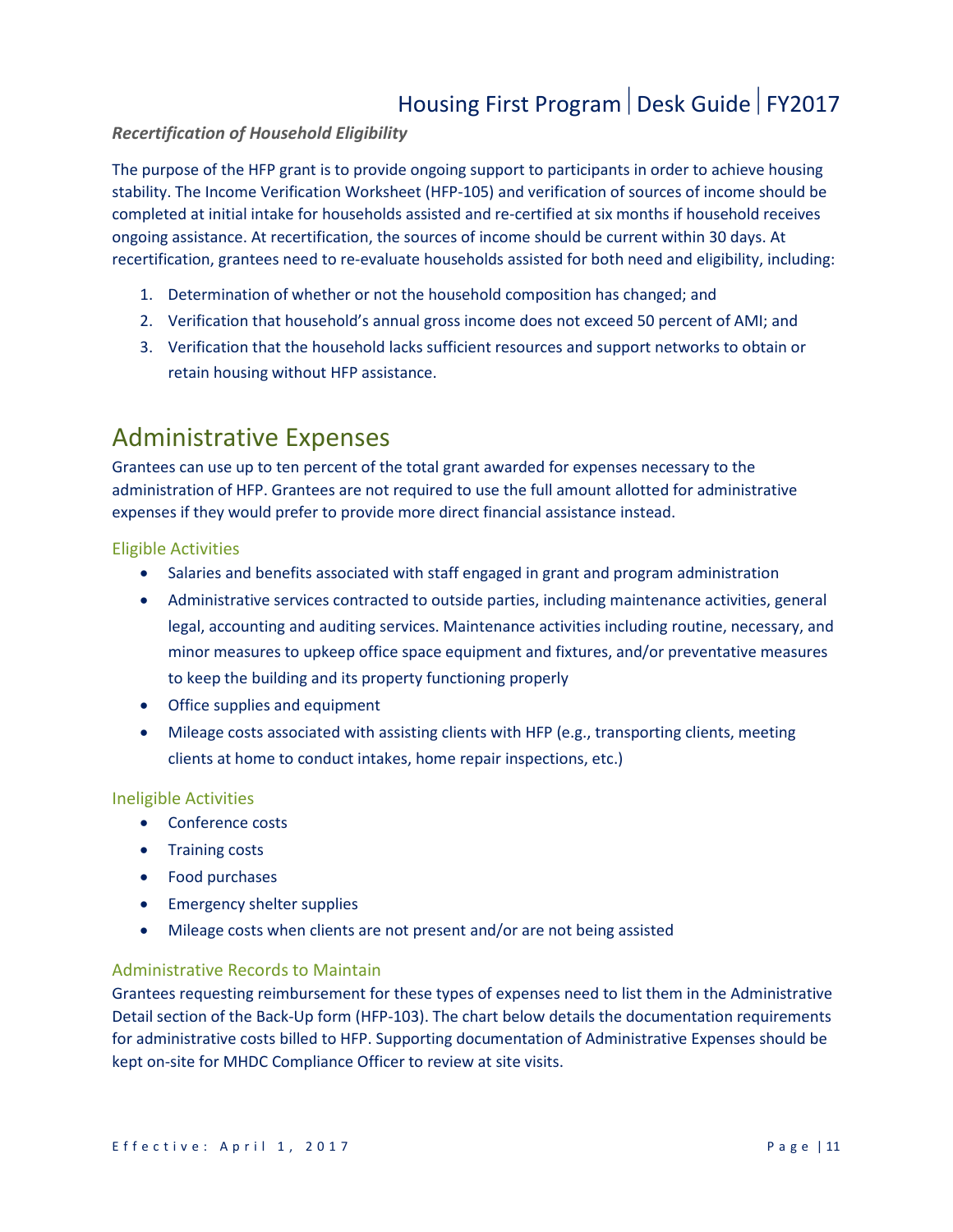|                                                                          |                                                                                                                                | <b>Acceptable Forms of Documentation</b><br>(both Cost Incurred and Proof of Payment are required)             |
|--------------------------------------------------------------------------|--------------------------------------------------------------------------------------------------------------------------------|----------------------------------------------------------------------------------------------------------------|
| <b>Activity</b>                                                          | <b>Cost Incurred</b>                                                                                                           | <b>Proof of Payment</b>                                                                                        |
| <b>Bills paid</b><br>Services performed<br>Office supplies/<br>equipment | <b>Invoice</b><br>Receipt                                                                                                      | Check register or credit card statement with<br>payments made by HFP highlighted and/or<br>returned checks log |
| Mileage costs                                                            | Travel request which includes<br>date(s) of travel, from/to,<br>purpose of travel, number of<br>miles, and total mileage costs | Check register or credit card statement with<br>payments made by HFP highlighted and/or<br>returned checks log |
| Salary/Benefits                                                          | Pay stub listing pay periods,<br>employee listed, last four digits<br>of SSN                                                   | Copy of pay stub                                                                                               |

### <span id="page-11-0"></span>Income Eligibility

All households assisted through the HFP are required to be at or below 50 percent of the Area Median Income (AMI). HFP grantees should use the HFP Area Median Income Limits form (HFP-109) in conjunction with the Income Verification Worksheet (HFP-105) to determine households' income eligibility. If the AMI for the county of service is lower than the Missouri state AMI, grantee shall use the AMI for the state to determine eligibility. If the specific county served is not listed on the Income Limits Form, grantee shall follow the state of Missouri income guidelines. The income limits are to be used throughout the entire FY2017 grant year unless otherwise notified by MHDC. Currently the HFP program bases its calculation method from HUD's Handbook 4350.3, Chapter 5, Section 5-5; grantees should refer to this guidance for the correct calculation of income.

**Standard Forms of Income** Grantees are expected to utilize the list below when calculating a household's income.

#### **Inclusions:**

- Income from all members of the household age 18 and over
- Gross wages from employment
- Full amount of periodic payments
- Unemployment Benefits, Worker's Compensation, Severance
- Entitlements (e.g., TANF, SSI, SSDI, etc.)
- Periodic and determinable allowances (alimony and child support)
- Net income from business operations
- Self-employment (e.g., child care, housekeeping, contracted work, etc.)
- Interest, dividends or other net income from personal property
- Unearned income from children under 18 years of age (i.e., benefits paid to adult member of household on behalf of a minor)

#### **Exclusions:**

- Earned income from children under 18 years of age
- Foster care payments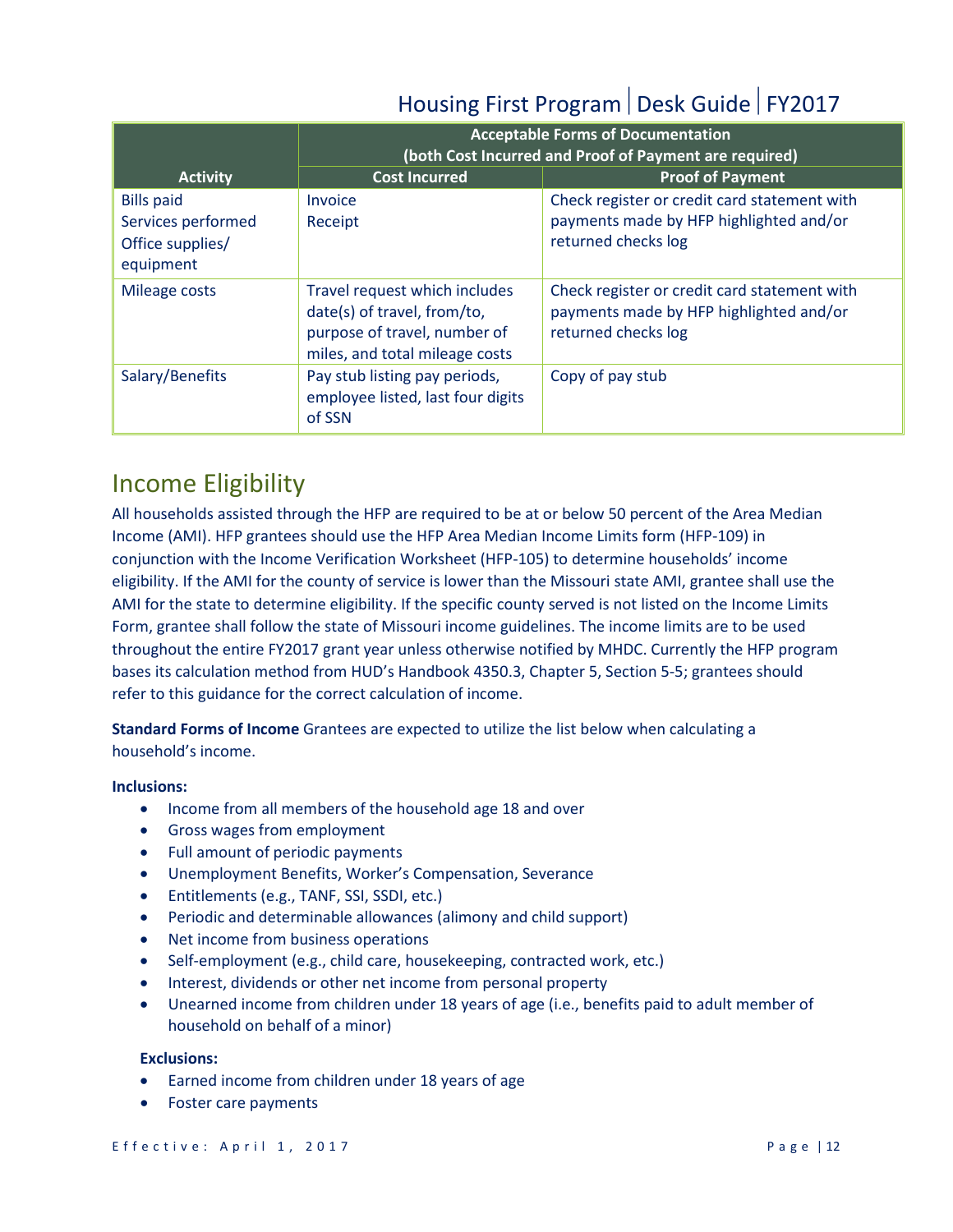- Lump sum payments
- Reimbursement or payment of medical expenses
- Income of live-in aide
- Financial Aid
- Resident service stipend (part-time work that enhances the quality of life not to exceed \$200/month)
- Temporary, non-recurring income (gifts)
- Earnings over \$480 per year for full-time students 18 years and older (excluding Head of Household)
- Adoption assistance payments
- Amounts paid by state to household with a developmentally disabled child to keep them in the home
- Food Stamps, WIC Payments

**Additional Forms of Income** Grantees are expected to utilize the list below when calculating a household's assets. Income earned from the cash value of a household's assets should be included in the total income. If the net household's assets have a cash value of \$5,000 or over, annual income must include the greater of:

- The actual income from the assets; or
- Imputed income from the assets. (Impute income by multiplying total net household assets by the passbook rate specified by HUD. See HUD Handbook 4350.3: Chapter 5)

#### **Inclusions:**

- Cash held in savings and checking accounts, safe deposit boxes, home, etc.
- Cash value of revocable trusts
- Equity in rental property
- Cash value of stocks, bonds, treasury bills, CDs and money market accounts
- Individuals Retirement and Keogh Accounts
- Retirement and pension funds
- Cash value of life insurance policies
- Personal property held as an investment
- Lump sums not intended as periodic payments
- A mortgage or deed of trust held by an applicant

#### **Exclusions**

- Necessary personal property (e.g., clothing, furniture, antique cars, etc.)
- Interest in Indian Trust Lands
- Assets not effectively owned by applicant
- When assets are held in an individual's name, but the benefit is to someone that is not in the household
- Equity in co-operations in which the family lives
- Assets not accessible to and that provide no income
- Term life insurance policies
- Assets that are part of an active business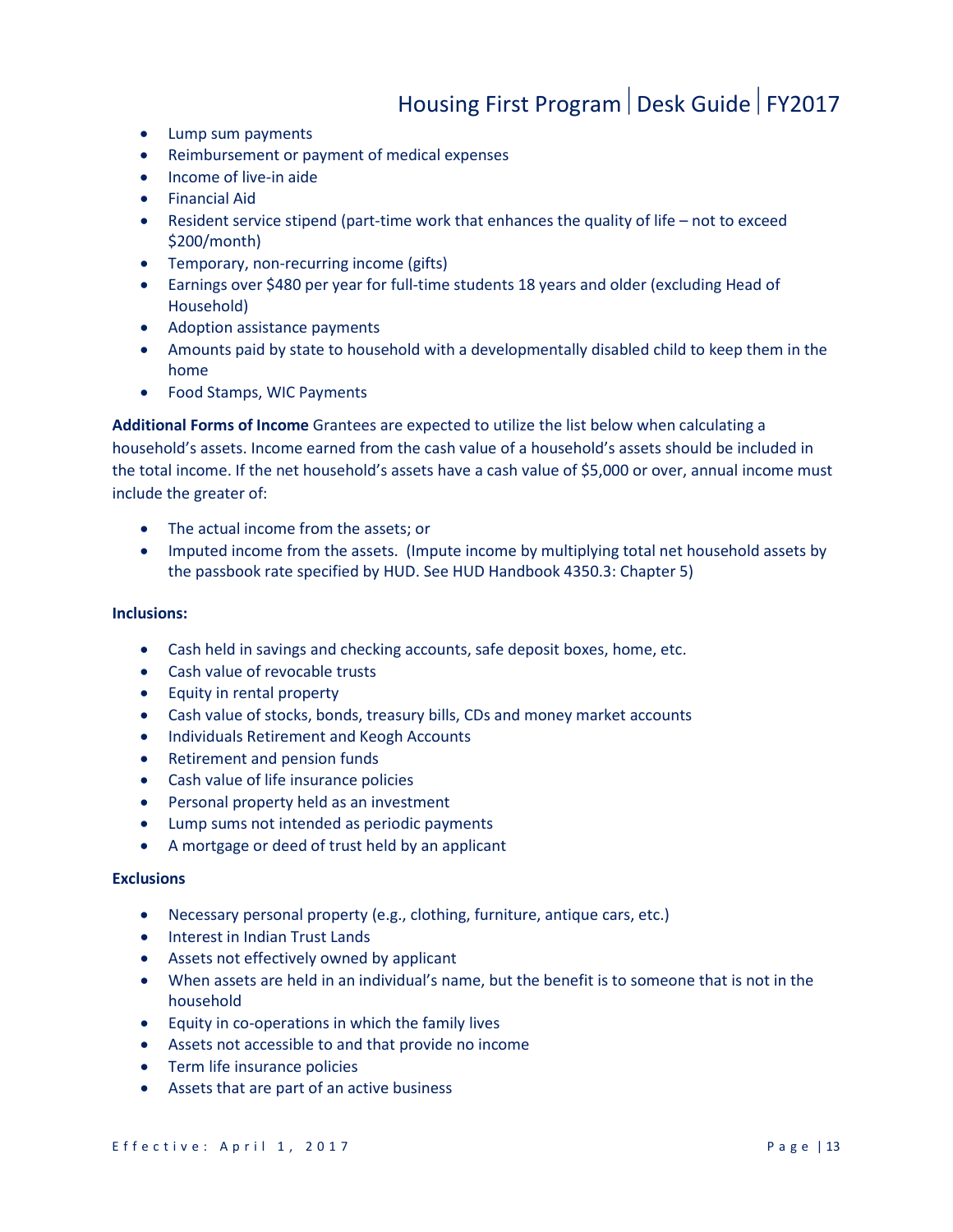### <span id="page-13-0"></span>Homeless Status Definitions

| Category                   | <b>Definition</b>                                                                                                                                                                                                          |
|----------------------------|----------------------------------------------------------------------------------------------------------------------------------------------------------------------------------------------------------------------------|
| <b>Literally Homeless</b>  | Individual or family who lacks a fixed, regular, and adequate nighttime<br>residence, such as:                                                                                                                             |
|                            | Primary nighttime residence that is a public or private place<br>not meant for human habitation;                                                                                                                           |
|                            | Living in a shelter designated to provide temporary living<br>$\bullet$<br>arrangements (i.e., congregate shelter, transitional housing,<br>hotel/motel paid for by charitable organization, or government<br>program); or |
|                            | Exiting an institution where he/she resided for 90 days or less<br>$\bullet$<br>and who resided in an emergency shelter or place not meant<br>for human habitation immediately before entering the<br>institution          |
| Fleeing/Attempting to Flee | An individual or family who:                                                                                                                                                                                               |
| <b>Domestic Violence</b>   | Is fleeing or attempting to flee domestic violence; and<br>$\bullet$                                                                                                                                                       |
|                            | Has no other residence; and<br>$\bullet$                                                                                                                                                                                   |
|                            | Lacks the supports or resources to obtain other permanent<br>$\bullet$<br>housing                                                                                                                                          |

### <span id="page-13-1"></span>Direct Assistance Timeframe

It is MHDC's expectation that HFP grantees serve eligible households in a timely manner. A timely manner is considered financial assistance paid on behalf of the household within 30 days of the date of intake. In the event that grantee is unable to serve the household within the allotted timeframe, their file needs to be documented with an explanation of the factors that contributed towards not meeting this requirement.

### <span id="page-13-2"></span>Termination and Grievance Procedures

All HFP grantees must have written policies in place that address termination and grievance procedures for program participants that violate program requirements. The policies should detail the program requirements, the termination process, and the grievance procedure for all clients served with HFP. The policies must also detail the timeline and method for notifying clients of their termination, as well as the process to allow clients to appeal the decision. When determining whether program violations merit termination, grantees should consider all extenuating circumstances in order to ensure that assistance is only terminated in the most severe situations. Termination does not prohibit the program from providing further assistance at a later date to the same individual or family. Policies should be retained by grantee and made available upon request by MHDC.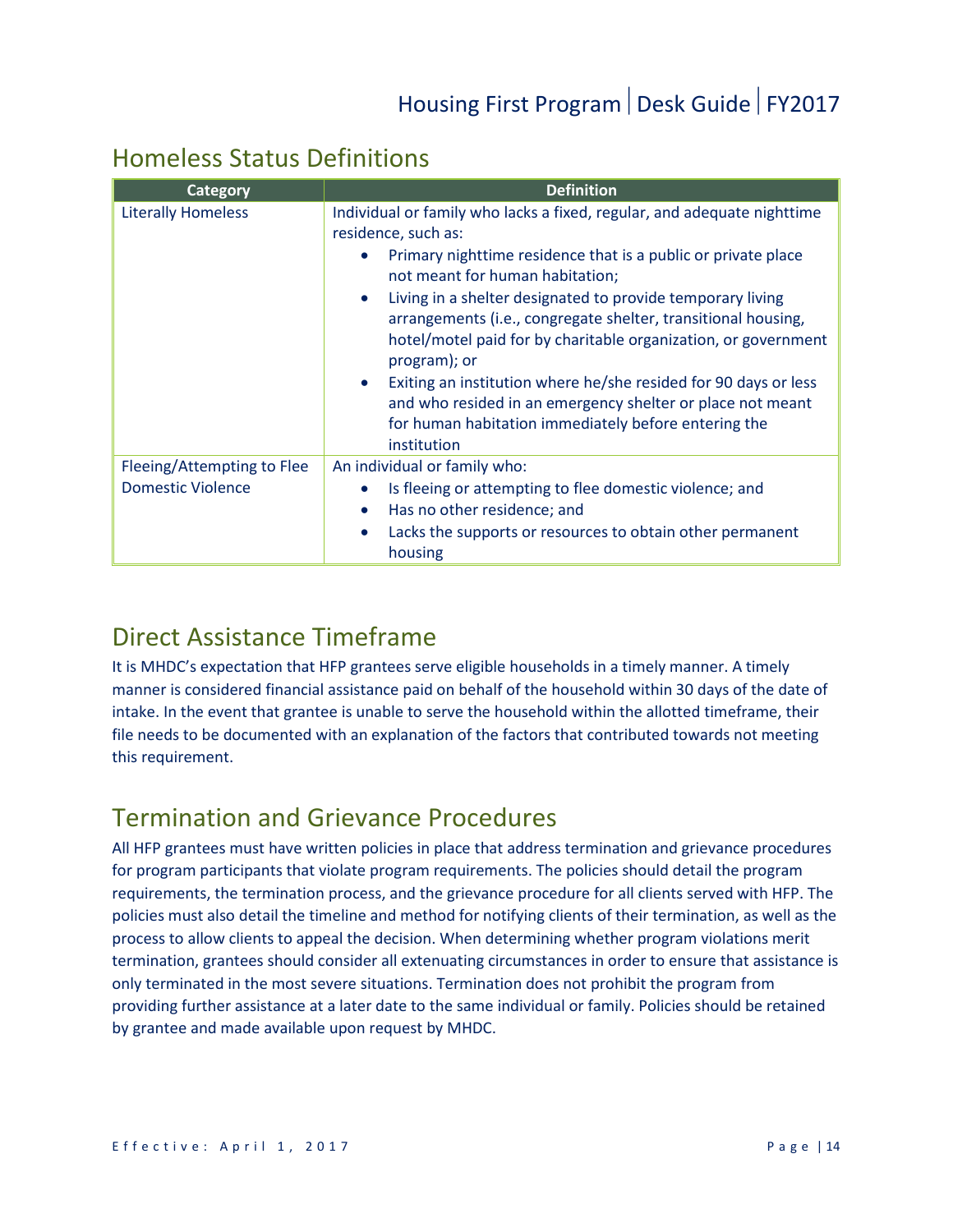### <span id="page-14-0"></span>Prioritizing Assistance

HFP grantees should develop or update current written prioritization standards in relation to administration of its HFP grant. Written standards should clearly detail policies and procedures for assessing eligibility for assistance and determining and prioritizing which eligible individuals and families will receive assistance. Written standards should address grantee's unique eligibility requirements for assistance as well as the priority given to those most vulnerable or with the most severe housing needs. Where possible, grantees are encouraged to align itself with its Continuum of Care's priorities and Coordinated Entry system. Procedures should be retained by grantee and made available upon request by MHDC.

### <span id="page-14-1"></span>Homeless Management Information System

Homeless Management Information System (HMIS) is a database that records and stores client-level data regarding the delivery of housing and services to households who are homeless. HFP grantees are required to enter data into the HMIS system of their Continuum of Care. The data must be entered into the HMIS system that represents the county of service. If the grantee serves persons with HFP monies in multiple Continua, HMIS data must be entered into the appropriate HMIS systems. Grantees serving victims of domestic violence are required to enter data into a comparable database. Grantees are responsible for ensuring that all data collection within HMIS and comparable databases are in compliance with HUD HMIS Minimum Data Standards, therefore grantees should work with HMIS lead agencies to ensure they are trained on proper data entry, etc. The table below details the HMIS lead contact information for each Continuum of Care.

# <span id="page-14-2"></span>Continuum of Care Meetings

In an effort to encourage collaboration and knowledge of services within areas of the state, HFP grantees are required to attend at least 75 percent of all Continuum of Care (CoC) meetings in the Continuum in which the majority of HFP grant funds is allocated. These meetings bring together many different agencies working toward the improvement of housing and ending homelessness in the state of Missouri. The HFP grantee will be required to submit a CoC Attendance Form (HFP-119) detailing the meetings attended at the close out of the grant. It is the grantee's responsibility to provide the CoC representative with the CoC Attendance Form (HFP-119) within the requested timeframe to complete after each meeting that is attended. MHDC acquires feedback from each CoC chair regarding the agency's level of participation which may be assessed on future HFP applications for funding. The list of Missouri Continua is located on the Missouri Governor's Committee to End Homelessness website at: [http://www.endhomelessnessmo.org](http://www.endhomelessnessmo.org/)

### Coordinated Entry System

All Missouri CoC's are required to develop a coordinated entry system in accordance with requirements established by HUD. A coordinated entry system should provide easy access for households seeking housing or services. Once developed, all non-victim service providers within the Continuum of Care's area must use that assessment system to ensure consistent screening, assessment, prioritization and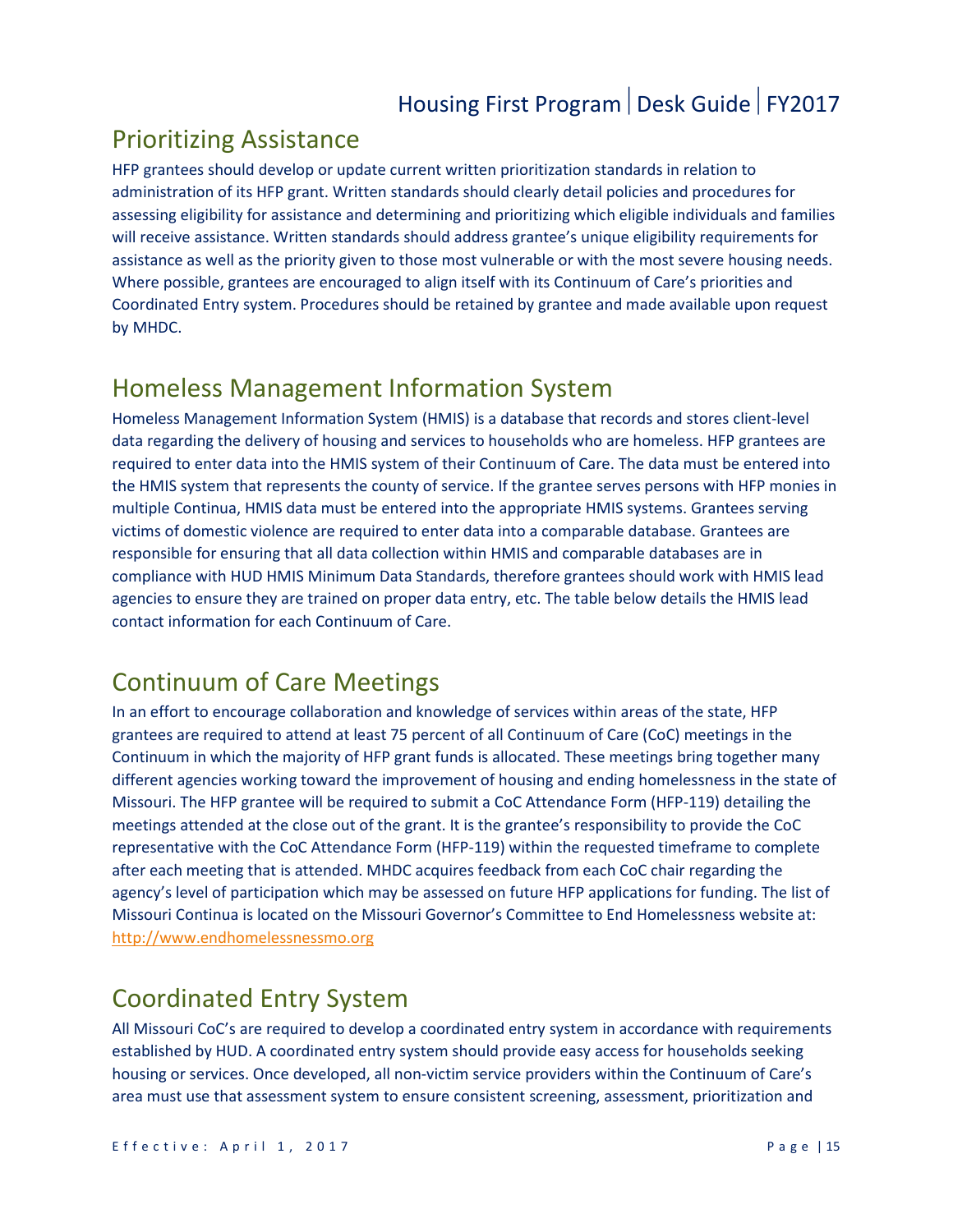referral of program participants. Victim service providers may choose not to use the Continuum of Care's coordinated entry system.

### <span id="page-15-0"></span>Monitoring

In order to track a grantee's program compliance, ensure accurate spending of HFP, prevent fraud and abuse, and identify technical assistance needs, MHDC staff will monitor grantees' by conducting on-site compliance reviews that include a review of all financial documentation submitted to MHDC.

#### On-Site Compliance Visits

On-site compliance visits will be conducted at location designated by the grantee. The MHDC Compliance Officer will review instances of assistance. Compliance Officer will review 50 percent of the instances of assistance with a minimum of ten and a maximum of twenty-five randomly chosen instances per visit from the back-up submitted to date. This information is gathered from the HMIS Client Detail Reports submitted with grantee's back-up. The Compliance Officer will not provide the grantee the names of the files to be checked prior to the visit; this is to ensure that all files will be reviewed in the state in which they are normally kept. For Administrative Expenses, the Compliance Officer will review 50 percent of the amount of costs that have been submitted to MHDC for payment.

The requested files are expected to be produced within fifteen (15) minutes of the Compliance Officer's arrival. Failure to produce requested files within fifteen (15) minutes will result in a compliance violation\*. Therefore, it is vital that a grantee staff member is always available to assist the MHDC staff member as needed at the location and during the times provided by grantee.

\* The only exception is if a staff member is assisting a client.

#### *Scheduled (Announced) Visit*

The announced site visit is scheduled by the Community Initiatives Compliance Officer with the grantee. If MHDC staff is unsuccessful in scheduling a site visit after three attempts have been made via telephone and/or e-mail, MHDC staff will notify the grantee informing them that they have 15 days to schedule a site visit, otherwise their funding will be suspended and grantee will be considered out of compliance until the visit is scheduled.

#### *Unscheduled (Unannounced) Visit*

MHDC staff members have the right to conduct unannounced visits at the location(s) and times furnished by the grantee in the updated on the Site Contact Form or updated via email to Andrea Jenkins (whichever is most recent). It is the grantee's responsibility to notify MHDC if business hours change or if the grantee will be closed for an extended amount of time. Unannounced site visits are conducted based on certain factors, including but not limited to, agency's prior history with HFP, outcome of announced visit, and fulfilling grant requirements such as timely and accurate submission of Requests for Payment and Back-Up. MHDC will not conduct site visits on state or federal holidays.

#### *Electronic Files*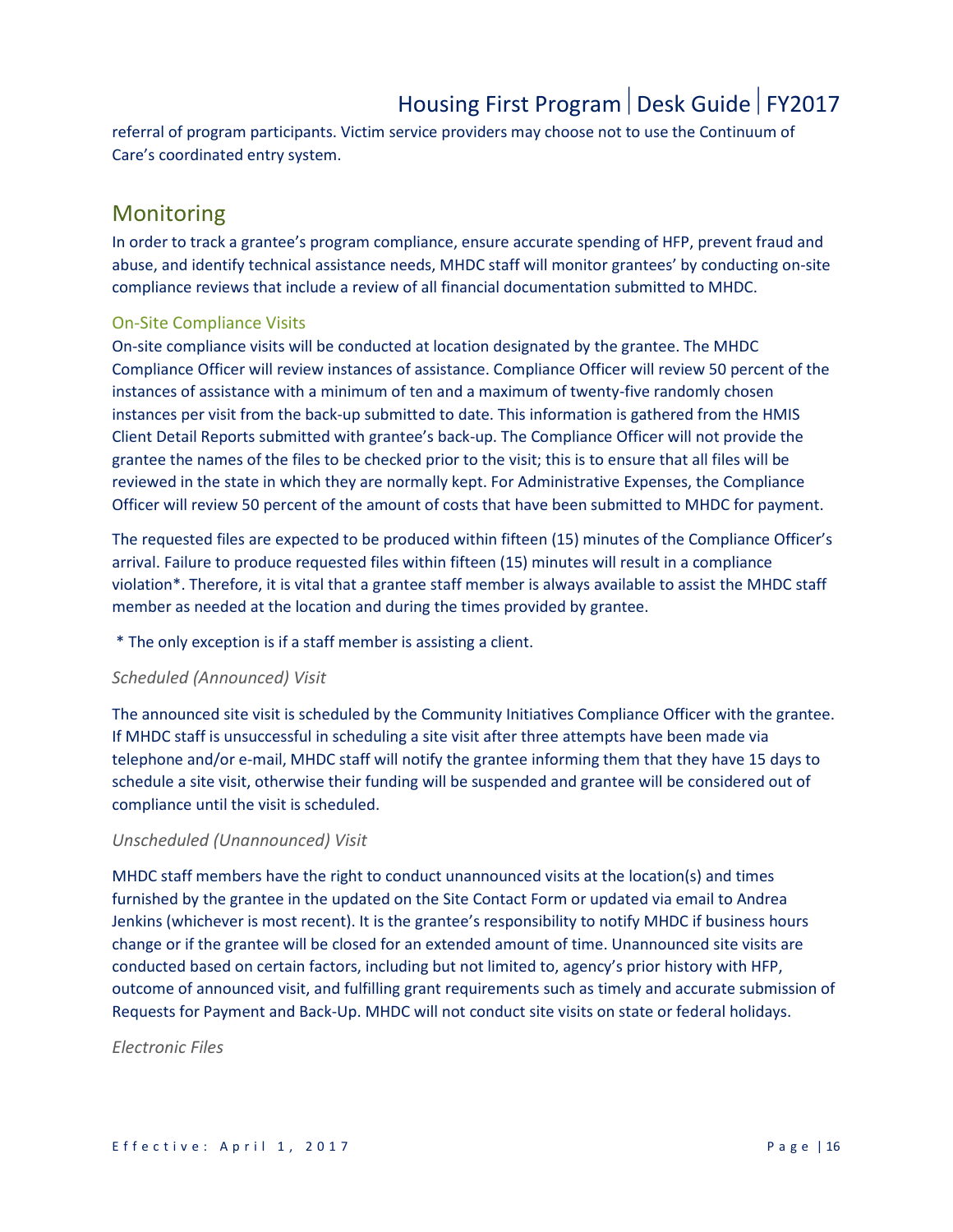If the grantee elects to maintain electronic files in lieu of paper files, the grantee will be required to print off all required documentation for compliance visits. As with all files, the time limit to produce these files is fifteen (15) minutes during a site visit.

#### *Exit Interview*

At the conclusion of the site visit, the Compliance Officer will discuss the findings of the visit with the appropriate grantee staff member(s). The Grantee will be given the opportunity to discuss the findings as well as any other questions and concerns with the Compliance Officer. The Compliance Officer will conduct a written exit interview in order to ensure that grantee representative is in agreement with the outcome of the visit, as well to documents any follow-up actions required by MHDC and/or grantee. The final compliance status is determined at the discretion of CI Management.

#### *Monitoring Letter*

After completing an on-site visit, the Compliance Officer will prepare a letter detailing the results of the review, including any minor or major findings, areas for improvement, corrective actions that need to be taken and the deadline to complete these actions.

#### Compliance Violations

#### *Out of Compliance*

If the MHDC staff member finds that the grantee is out of compliance, the Compliance Officer will record that the grantee is out of compliance. Until the Compliance Officer has verified that the issue(s) has/have been resolved, funding will be suspended.

If the grantee is found out of compliance they will need to submit a Corrective Action Plan (CAP) detailing the reason(s) for out of compliance status and how the findings will be corrected. Depending on the reason(s) for out of compliance status, grantee may also be subject to a follow-up site visit conducted by the Compliance Officer in order to ensure that the issues have been resolved.

If an agency is found out of compliance with the HFP grant, funding will be suspended for all other HFP grants that the agency has been awarded. Once the grantee is found back in compliance with the HFP grant in which they were found out of compliance, funding will be reinstated for all HFP grants that the agency administers.

If the issue(s) that caused the grantee to be out of compliance are resolved after the CAP and/or followup site visit review, the Compliance Officer will notify the grantee that their funding is no longer suspended. If the issue(s) that caused the grantee to be out of compliance are still not resolved after the CAP and/or follow-up site visit review, the Compliance Officer will notify the grantee of their findings and funding will be suspended for all grants that the agency has been awarded through the Community Initiatives department.

#### *Consequences for Non-Compliance*

The following violations will be noted in grantee's records, and points may be assessed during future application cycles:

• Grant partially or fully recaptured (i.e., funds not fully expended by the end of the grant term)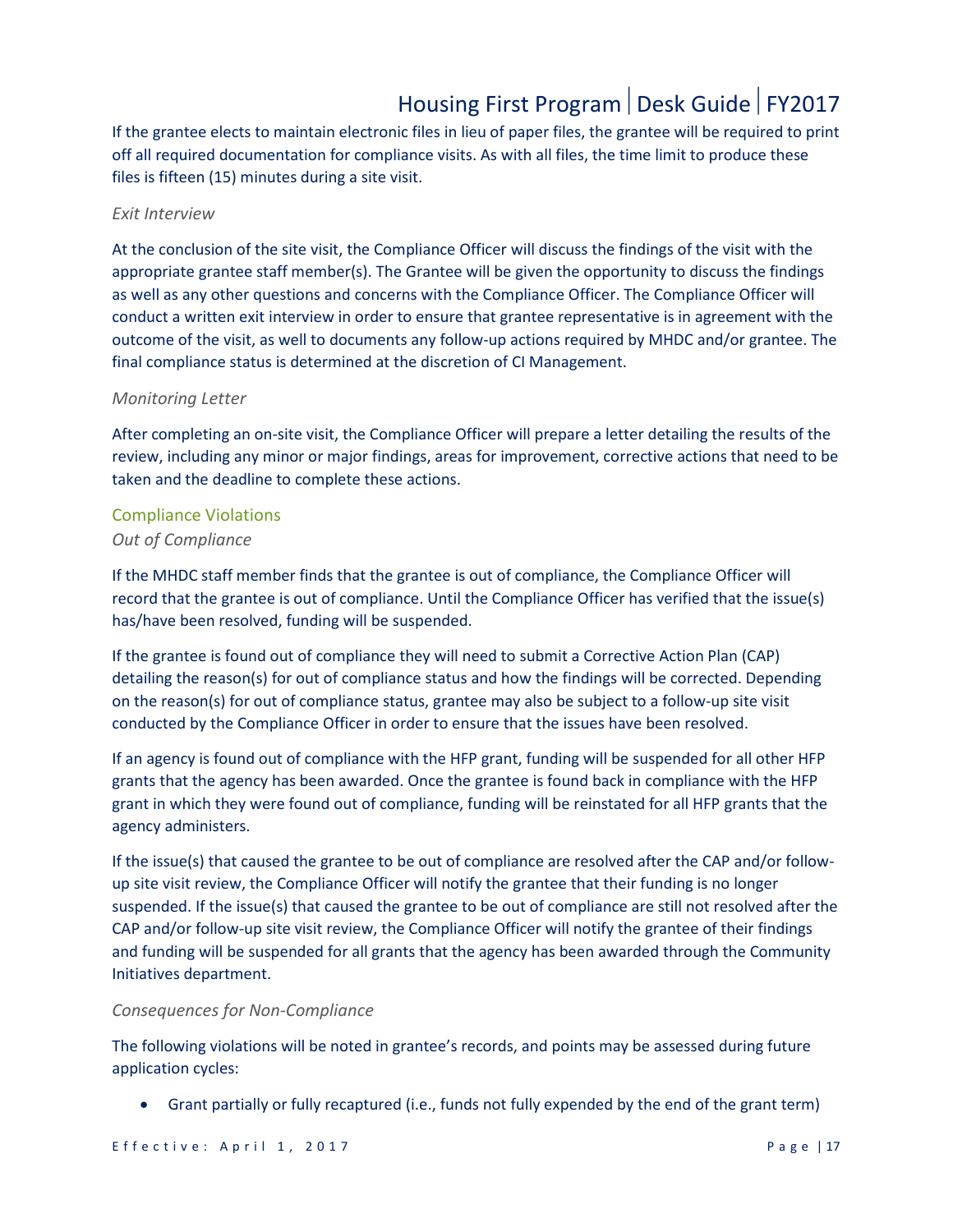- Less than half of files reviewed at an on-site visit had missing or incomplete information
- Funds not drawn quarterly
- Grant not fully closed out by deadline
- Grantee not within ten percent of Minority/Women-Owned business application projections at close out

The following violations will result in grantee being out of compliance, which will require MHDC to suspend funding for all HFP grants, assess points for future applications, and in most instances, a Corrective Action Plan will be required in order to reinstate compliance:

- More than one-half of files reviewed during on-site compliance visit contained findings
- Files were unable to be reviewed during the site visit
- Files were not produced within 15 minute time frame
- Grantee will not schedule visit; after three attempts and no response from request sent within 15 days of date of request
- Grantee accommodations deemed to be unsafe or unsanitary; allegations of clients being put in danger by grantee

### <span id="page-17-0"></span>Grant Close Out

Once all funds have been expended, grantee is required to "close out" their grant. The close out process consists of several components:

- 1. Close Out form (HFP-112)
- 2. Continuum of Care Meeting Attendance form (HFP-119)
- 3. Consolidated Annual Performance Evaluation Report (CAPER)
- 4. All funds backed up

All complete and final close out information needs to be submitted electronically to Andrea Jenkins [\(ajenkins@mhdc.com\)](mailto:jpfliegier@mhdc.com) on or before 5:00 p.m. on April 30, 2018. Any funds that are not backed up by the deadline will be recaptured.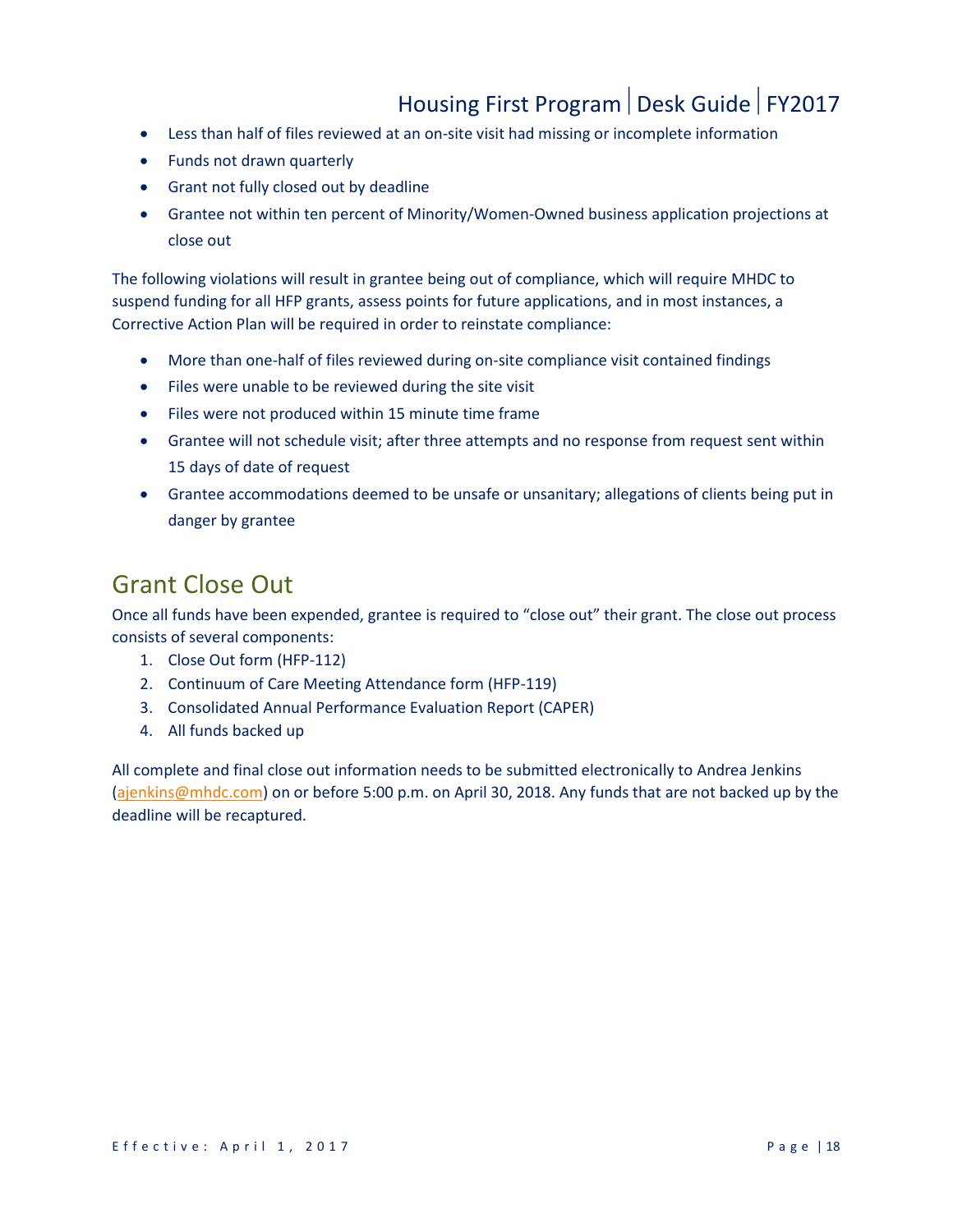### <span id="page-18-0"></span>Appendix A – Initial Grant Documents

Before any funds can be released, all required initial grant documents must be completed and received by MHDC on or before 5:00 p.m. March 17, 2018. All documents must be submitted in hard-copy to MHDC's Kansas City office.

| <b>Authorized Signature Card (HFP-101)</b>      |                                                                                                                                                                                                                                                                                                                                                                                                                                                                                                                                                                                                        |
|-------------------------------------------------|--------------------------------------------------------------------------------------------------------------------------------------------------------------------------------------------------------------------------------------------------------------------------------------------------------------------------------------------------------------------------------------------------------------------------------------------------------------------------------------------------------------------------------------------------------------------------------------------------------|
| Description:                                    | This form designates all authorized signatories for each grant. All<br>documents that are required to be signed by grantee must be signed by<br>authorized signatories only. If an unauthorized person signs a<br>document, the document will be rejected.                                                                                                                                                                                                                                                                                                                                             |
| <b>Completion Instructions:</b>                 | Form must designate at least two authorized signatories. The form must<br>include signatures from all designated signatories. Please note the<br>Authorizing Official must sign in the Authorizing Official box as well as at<br>the bottom of the form.                                                                                                                                                                                                                                                                                                                                               |
| <b>2017 Grant Agreement</b>                     |                                                                                                                                                                                                                                                                                                                                                                                                                                                                                                                                                                                                        |
| Description:                                    | The grant agreement is required for all grantees. The grant agreement<br>specifically details the requirements and expectations for the<br>administration of the grant. It is the grantee's responsibility to know<br>and adhere to all provisions set forth in the grant agreement.                                                                                                                                                                                                                                                                                                                   |
| <b>Completion Instructions:</b>                 | There are three places where the grant agreement must be completed<br>by grantee:<br>Signature page - requires signature and notary.<br>1.<br>Workforce Eligibility Affidavit - requires signature and notary; and,<br>2.<br>Rider B - requires signature.<br>3.<br>All signatures must be original and by an authorized signatory as<br>designated in the Authorized Signature Card. The entire original<br>signed, notarized agreement must be returned to MHDC to be<br>considered complete. If any pages of the grant agreement are<br>missing, the grant agreement will be considered incomplete. |
| <b>Site Contact Form (HFP-110)</b>              |                                                                                                                                                                                                                                                                                                                                                                                                                                                                                                                                                                                                        |
| Description:<br><b>Completion Instructions:</b> | This form ensures that MHDC has updated information for the<br>upcoming grant year, including staff contact information, office<br>location(s), hours of operation, and any other relevant information.<br>Please note that the information provided will be used to conduct<br>scheduled and unscheduled site visits.<br>Complete information pertaining to the grant indicated at top of form. If<br>grant contact or hours of operation change, grantee is responsible for<br>submitting an updated Site Contact Form or informing Andrea Jenkins<br>via email.                                     |
|                                                 |                                                                                                                                                                                                                                                                                                                                                                                                                                                                                                                                                                                                        |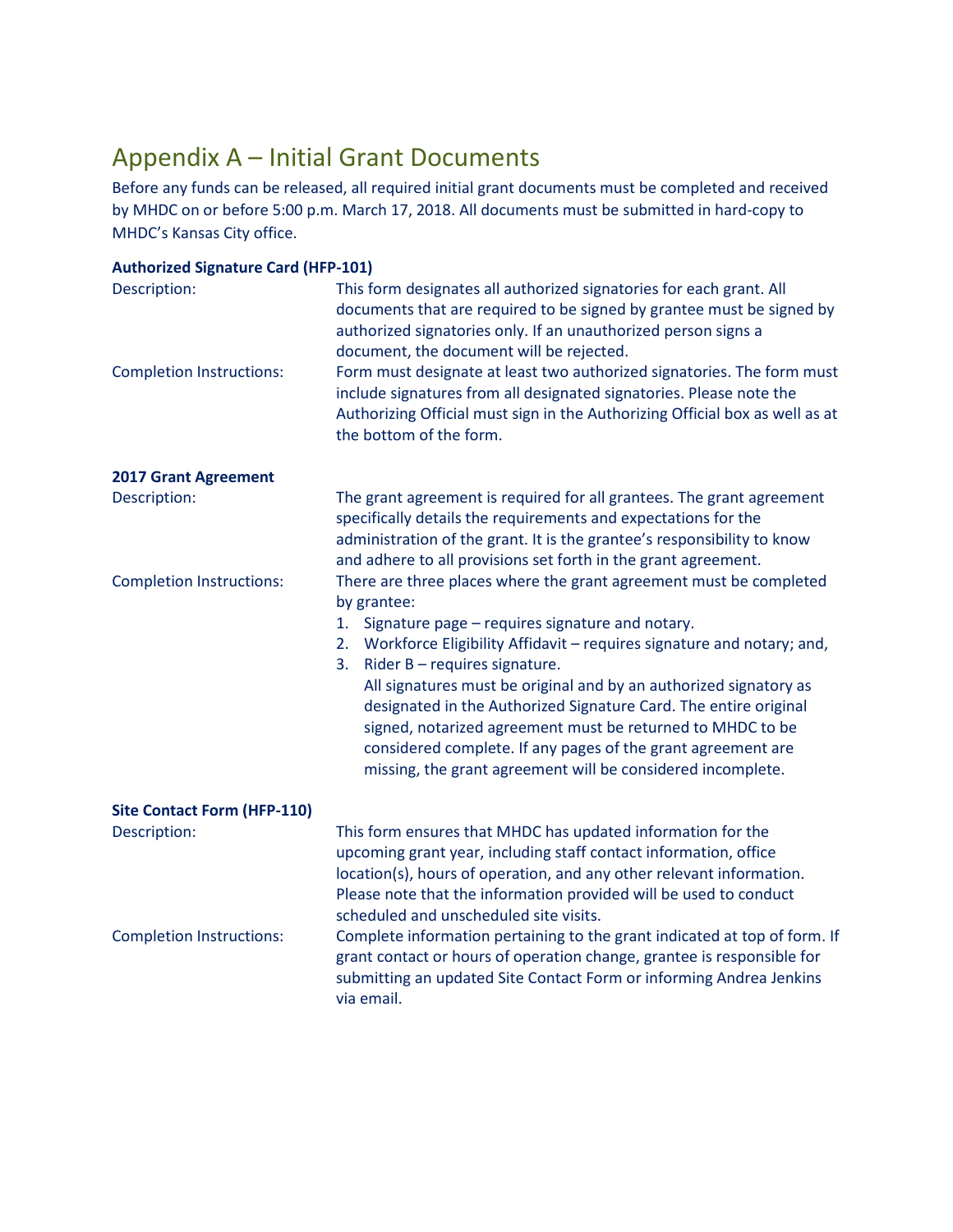#### **Direct Deposit Form (HFP-118) and Blank Check**

| Description:                    | All disbursements from MHDC to grantee will occur using an Electronic   |
|---------------------------------|-------------------------------------------------------------------------|
|                                 | Funds Transfer (EFT). This Direct Deposit Form provides MHDC with the   |
|                                 | grantee's banking information for the electronic transfer. A blank      |
|                                 | voided check from the indicated banking institution is also required to |
|                                 | be submitted with the Direct Deposit form. If the agency does not have  |
|                                 | access to a blank voided check a letter from the bank confirming the    |
|                                 | account and routing number will be accepted. Please note: By default    |
|                                 | grantee's banking information will be updated for ALL MHDC accounts,    |
|                                 | unless otherwise indicated on the direct deposit form.                  |
| <b>Completion Instructions:</b> | Form must be signed with original signatures by authorized signatory.   |

#### **E-Verify Memorandum of Understanding (MOU)**

| Description:                    | The E-Verify MOU is an agreement between the Department of                 |
|---------------------------------|----------------------------------------------------------------------------|
|                                 | Homeland Security (DHS) and Grantee stating that grantee agrees to         |
|                                 | participate in the Employment Eligibility Verification Program (E-Verify). |
| <b>Completion Instructions:</b> | Grantees that were not funded in FY2016 through Housing First              |
|                                 | Program, Missouri Housing Trust Fund, and/or FY2017 Emergency              |
|                                 | Solutions Grant (ESG) shall submit a copy of the full and complete MOU     |
|                                 | generated from DHS' online E-Verify system.                                |

#### **Certificate of Liability Insurance**

Description: The Certificate of Insurance is a one page summary of current Liability Insurance held by grantee. The insurance held by grantee may include: General Liability, Automobile Liability Umbrella Liability, Excess Liability, Worker's Compensation and Employers' Liability. The Certificate of Liability Insurance must be current. If coverage lapses during the grant year, grantee must provide MHDC with one updated Certificate for all Community Initiatives grants that the grantee administers (i.e., Housing First Program, Emergency Solutions Grant, Missouri Housing Trust Fund , and/or Homeless Management Information System Fund Balance.

#### **United Way 2-1-1 Registration**

| Description:                    | United Way 2-1-1 is a phone number that individuals can call in order to   |
|---------------------------------|----------------------------------------------------------------------------|
|                                 | receive needed resources in their area. In order to be a reliable resource |
|                                 | for households in need, organization's need to submit updated              |
|                                 | information as changes arise.                                              |
| <b>Completion Instructions:</b> | Grantees are required to register/update their organization's              |
|                                 | information on the United Way's website, and print the webpage             |
|                                 | showing the organization's information is available. Additional            |
|                                 | instructions are located on the United Way's website at:                   |
|                                 | http://www.211helps.org/agency/get-listed                                  |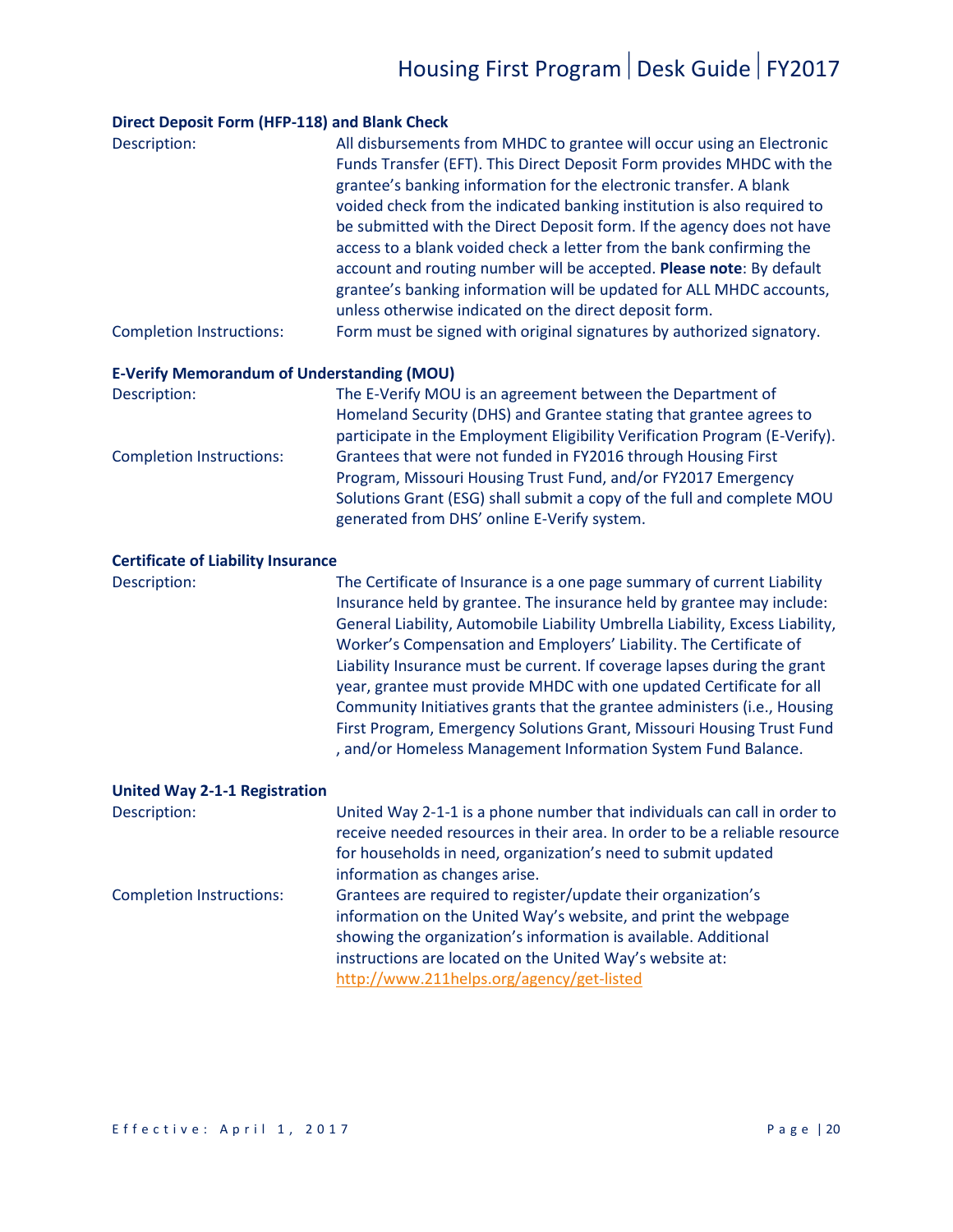### <span id="page-20-0"></span>Appendix B – Client File Forms

#### **Income Worksheet (HFP-105)**

Completion Instructions:

Due Date: Income eligibility must be certified at first instance of assistance with HFP. If household is receiving ongoing HFP financial assistance, income needs to be re-certified at six months. At each income eligibility certification, proof of income must be current within 30 days. Required: Yes

Submission / Retention: Retained in client file

Description: This form is intended to be used to verify income eligibility.

- **1. Household Information**: Complete Household information for all members of the household. The "Total Number of Members in Household" will automatically calculate depending on the number of persons listed in the Household Members section. The number of members in the household is used to automatically calculate the AMI for the household size; therefore, it is very important that all members of the household are included in that section.
- **2. Gross Annual Income: This section must be completed in order to calculate Area Median Income.** Once all the members of the household are listed, gross income will need to be calculated for all adult members age 18 and older. There are ten lines in this section for income to be detailed. **A separate line should be completed for each source of income received by household member.** See HUD Handbook 4350.3 for complete instructions on calculating income.
- **3. Income from Assets:** List the amounts of all assets received by each household member in the designated table. If one or more household members share assets, the respective asset only needs to be listed one time in this section. See HUD Handbook 4350.3 for complete instructions on calculating income from assets.
- **4. Area Median Income (AMI):** Once the income and assets have been completed for all members of the household receiving income, the AMI can be calculated. Choose the county of service from the drop down. If the county of service is not listed then that county's AMI is lower than the State AMI and the "MISSOURI - State" should be selected. If "MISSOURI – State" is selected, please also select the county of service from the drop down. Once the appropriate county is selected the AMI breakdown for that selection will populate. The total household income is automatically calculated from the individual income/asset calculation charts. The service provider can then compare the household income to the AMI breakdown for the county of service to determine if household meets income eligibility requirements.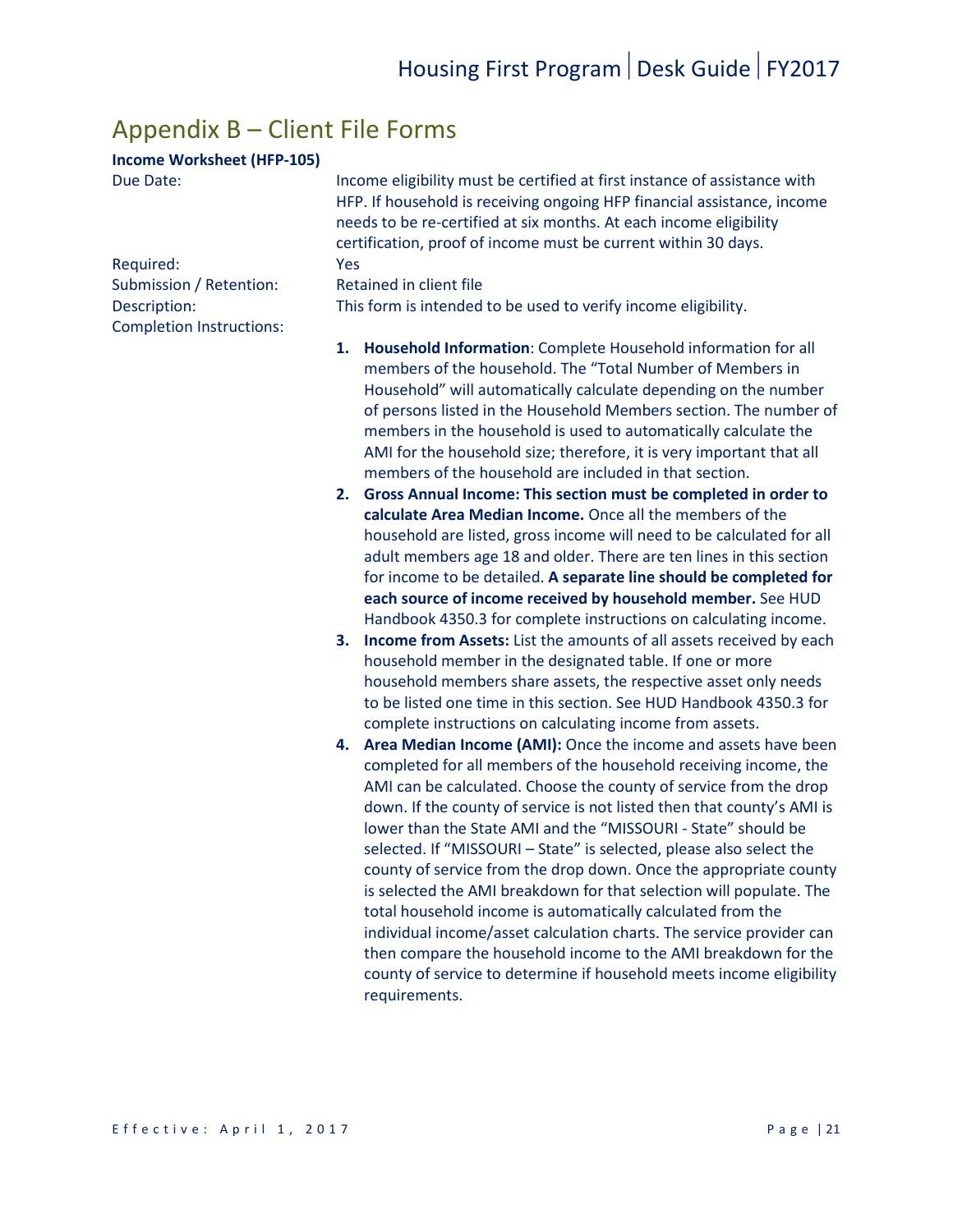| Due Date:                       | Income eligibility must be certified at first instance of assistance with<br>HFP. If household is receiving ongoing HFP financial assistance, income<br>needs to be re-certified at six months. At each income eligibility<br>certification, proof of income must be current within 30 days.                                                                                                                                    |
|---------------------------------|---------------------------------------------------------------------------------------------------------------------------------------------------------------------------------------------------------------------------------------------------------------------------------------------------------------------------------------------------------------------------------------------------------------------------------|
| Required:                       | Yes, if client is employed but cannot provide documentation of income<br>from employment.                                                                                                                                                                                                                                                                                                                                       |
| Description:                    | This form is intended to be completed by the employer to verify the<br>individual's income.                                                                                                                                                                                                                                                                                                                                     |
| <b>Completion Instructions:</b> | Grantee will complete the top section of the form detailing where the<br>form should be returned. The individual seeking assistance will sign and<br>date the form authorizing the employer to release the individual's<br>employment information. The employer will then complete the bottom<br>half of the form, listing the client's employment information, as well as<br>the employer's contact information and signature. |
| <b>Submission Instructions:</b> | Retained in client file.                                                                                                                                                                                                                                                                                                                                                                                                        |

#### **Employer Verification Form (HFP-121)**

| <b>Certification of Zero Income (HFP-104)</b> |                                                                                                                                                                                                                                                                                                                                                                                                                                                                                                                                                                                                   |  |
|-----------------------------------------------|---------------------------------------------------------------------------------------------------------------------------------------------------------------------------------------------------------------------------------------------------------------------------------------------------------------------------------------------------------------------------------------------------------------------------------------------------------------------------------------------------------------------------------------------------------------------------------------------------|--|
| Due Date:                                     | Completed at first instance of assistance, and re-certified at six months<br>for households receiving ongoing HFP financial assistance for each adult<br>member of the household (age 18 and over) who does not have any<br>form of income.                                                                                                                                                                                                                                                                                                                                                       |  |
| Required:                                     | Yes - All members of household without income, age 18 and over                                                                                                                                                                                                                                                                                                                                                                                                                                                                                                                                    |  |
| Description:                                  | A Certification of Zero Income form must be completed and signed by<br>all recipients of the household, age 18 and over, that does not have<br>income. The HFP-203 form is the only acceptable form of certification of<br>zero income and other versions or alterations of this form will not be<br>accepted.                                                                                                                                                                                                                                                                                    |  |
| <b>Completion Instructions:</b>               | All members of household without income, 18 and over must sign a<br>Certification of Zero Income. The date of the form must be within 30<br>days of the instance of assistance. The original, signed form should be<br>retained in the client file.                                                                                                                                                                                                                                                                                                                                               |  |
| <b>Consent Form (HFP-106)</b>                 |                                                                                                                                                                                                                                                                                                                                                                                                                                                                                                                                                                                                   |  |
| Description:                                  | The consent form must be completed and signed by head of household<br>before HFP assistance can be provided. The HFP Consent Form is the<br>only acceptable consent form and other versions or alterations of this<br>form will not be accepted.                                                                                                                                                                                                                                                                                                                                                  |  |
| <b>Completion Instructions:</b>               | The head of household must sign the Grant Recipient's Consent to<br>Release Information once eligibility for HFP is determined. The date of<br>the form must be within 30 days of the first instance of assistance. The<br>head of the household only needs to sign the form one time during the<br>grant year. The head of household must also check one of the boxes at<br>the bottom of the consent form certifying whether or not housing is<br>safe, decent, and sanitary. If a box is not checked then the form is not<br>considered complete. If recipient checks the "IS NOT" box, please |  |